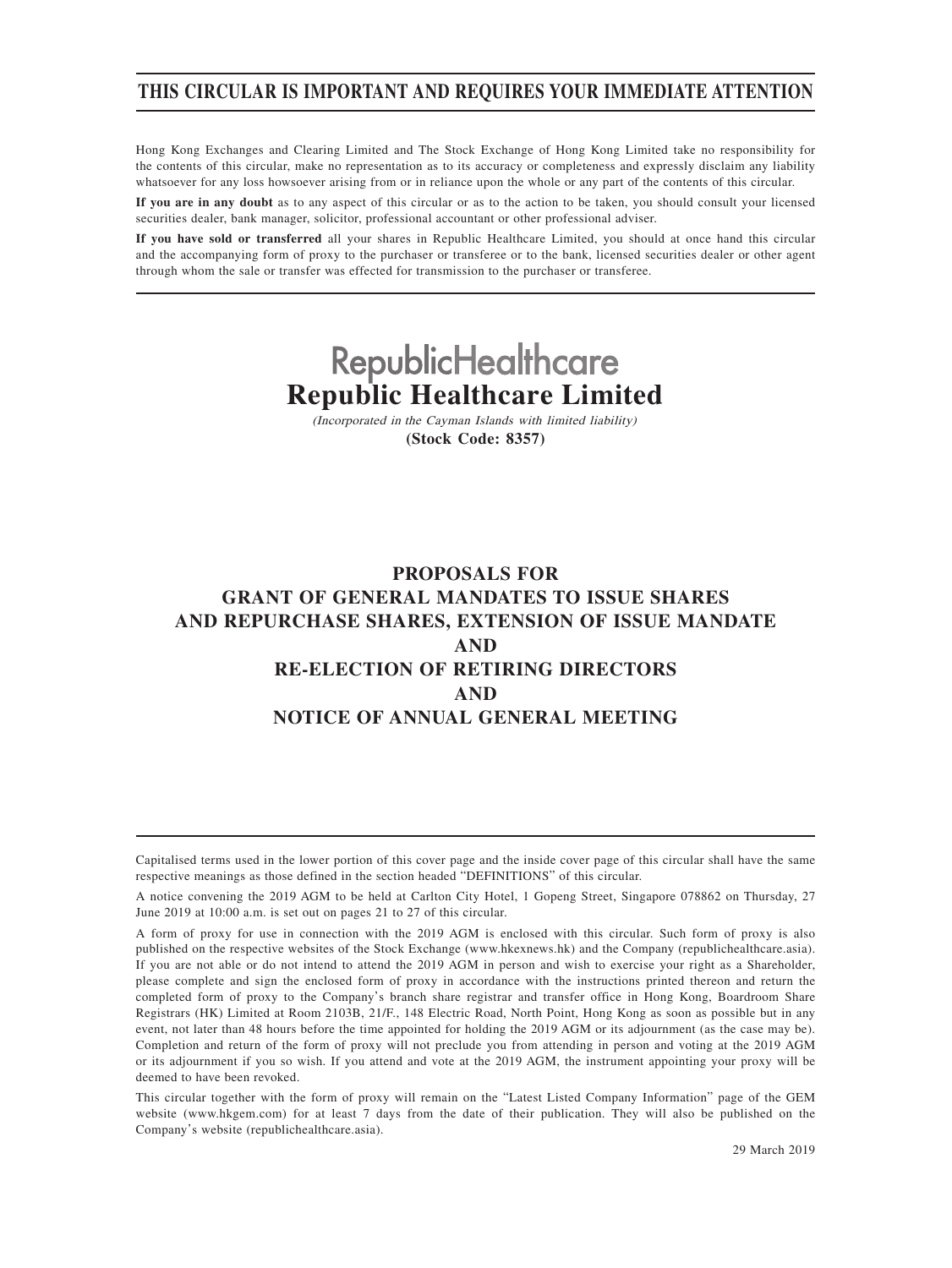**GEM has been positioned as a market designed to accommodate small and midsized companies to which a higher investment risk may be attached than other companies listed on the Stock Exchange. Prospective investors should be aware of the potential risks of investing in such companies and should make the decision to invest only after due and careful consideration.**

**Given that the companies listed on GEM are generally small and mid-sized companies, there is a risk that securities traded on GEM may be more susceptible to high market volatility than securities traded on the Main Board of the Stock Exchange and no assurance is given that there will be a liquid market in the securities traded on GEM.**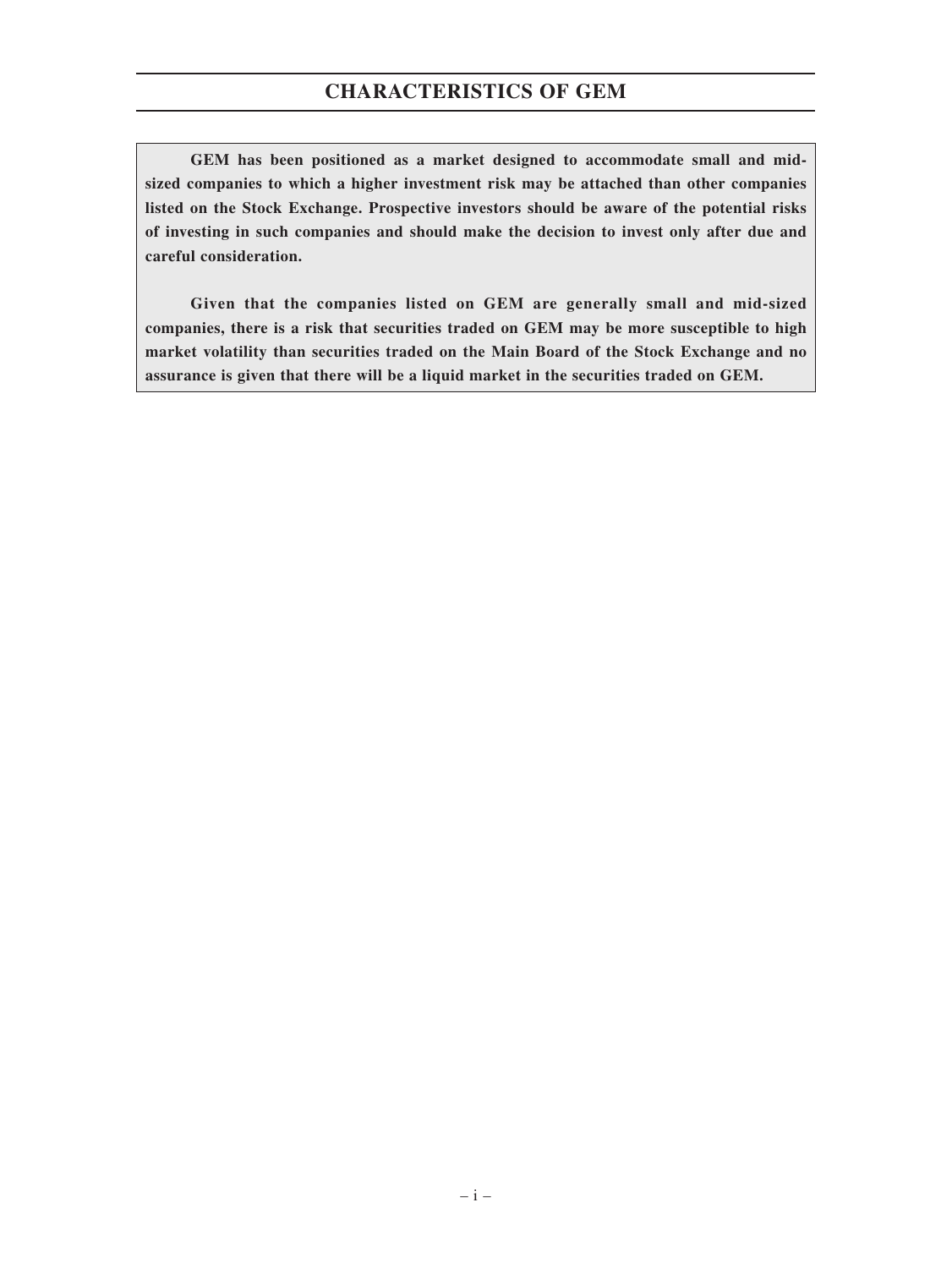## **CONTENTS**

## Page

|                                                                        | 1              |
|------------------------------------------------------------------------|----------------|
|                                                                        | 6              |
|                                                                        | 6              |
|                                                                        | $\tau$         |
|                                                                        | $\overline{7}$ |
|                                                                        | 8              |
|                                                                        | 8              |
|                                                                        | $\mathbf Q$    |
|                                                                        | 10             |
|                                                                        | 10             |
|                                                                        | 10             |
|                                                                        | 10             |
|                                                                        | 10             |
| <b>BIOGRAPHICAL DETAILS OF RETIRING</b><br><b>APPENDIX I</b><br>$\sim$ |                |
| DIRECTORS PROPOSED FOR RE-ELECTION                                     | 11             |
|                                                                        | 17             |
|                                                                        | 21             |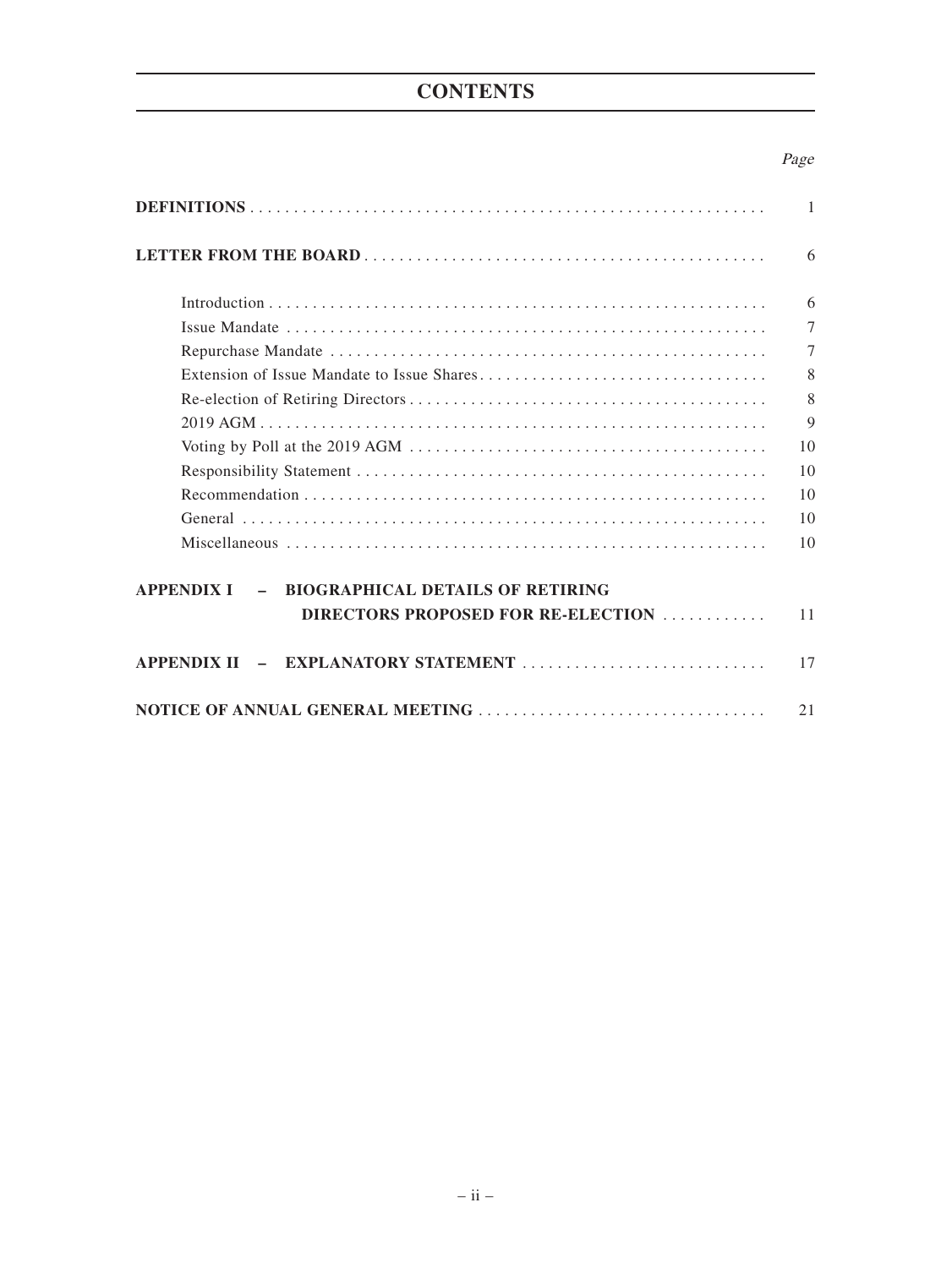In this circular, unless the context otherwise requires, the following expressions shall have the following respective meanings:

| "2019 AGM"                | the AGM to be held at Carlton City Hotel, 1 Gopeng Street,<br>Singapore 078862 on Thursday, 27 June 2019 at 10:00 a.m.<br>to consider and, if appropriate, to approve the resolutions<br>contained in the notice of the meeting, which is set out on<br>pages 21 to 27 of this circular, or its adjournment |
|---------------------------|-------------------------------------------------------------------------------------------------------------------------------------------------------------------------------------------------------------------------------------------------------------------------------------------------------------|
| "AGM"                     | the annual general meeting of the Company                                                                                                                                                                                                                                                                   |
| "Articles of Association" | the articles of association of the Company as amended,<br>supplemented or otherwise modified from time to time                                                                                                                                                                                              |
| "Audit Committee"         | the audit committee of the Board                                                                                                                                                                                                                                                                            |
| "Board"                   | the board of Directors                                                                                                                                                                                                                                                                                      |
| "BCL"                     | Brunel Clinics Pte. Ltd., a company incorporated in<br>Singapore with limited liability on 7 July 2015 and wholly-<br>owned by Dr. Alan Tan prior to the Reorganisation and<br>being an indirect wholly-owned subsidiary of the Company<br>following the Reorganisation                                     |
| "BMAL"                    | BM Aesthetics Pte. Ltd., a company incorporated in<br>Singapore on 21 October 2016 and wholly-owned by Dr.<br>Alan Tan prior to the Reorganisation and being an indirect<br>wholly-owned subsidiary of the Company following the<br>Reorganisation                                                          |
| " $BVI"$                  | the British Virgin Islands                                                                                                                                                                                                                                                                                  |
| "BVI Co 1"                | Republic Healthcare Holdings Limited, a company<br>incorporated in the BVI with limited liability on 4 January<br>2018, a wholly-owned subsidiary of the Company following<br>completion of the Reorganisation                                                                                              |
| "Cher Sen Holdings"       | Cher Sen Holdings Limited, a company incorporated<br>in the BVI with limited liability on 2 January 2018 and<br>wholly-owned by Dr. Alan Tan, one of the Controlling<br>Shareholders                                                                                                                        |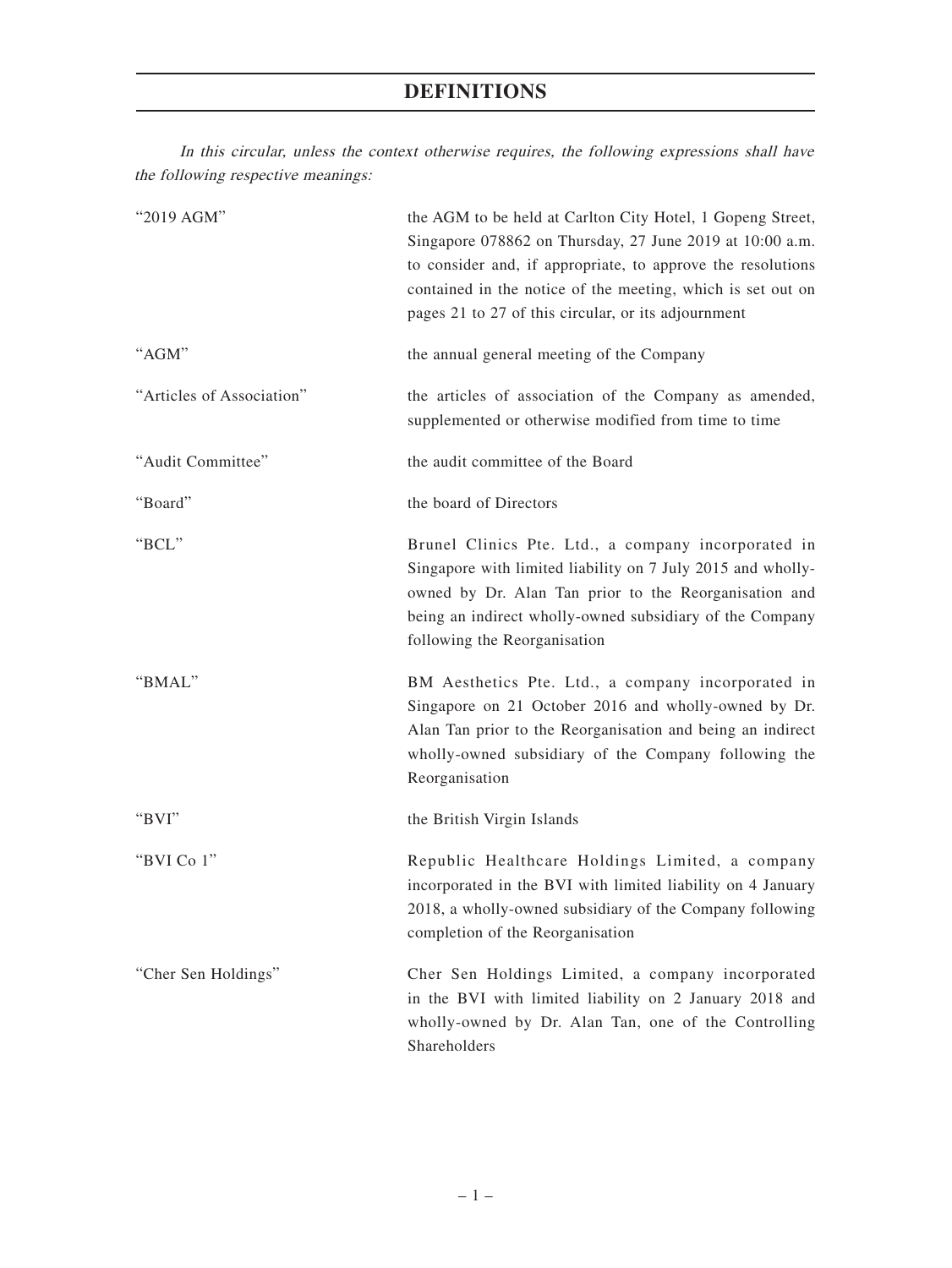| "Chairman"                   | the chairman of the Board                                                                                                                                                                  |
|------------------------------|--------------------------------------------------------------------------------------------------------------------------------------------------------------------------------------------|
| "Chief Financial Officer"    | the chief financial officer of the Company                                                                                                                                                 |
| "close associate(s)"         | has the meaning ascribed thereto under the GEM Listing<br>Rules                                                                                                                            |
| "Company"                    | Republic Healthcare Limited, an exempted company<br>incorporated in the Cayman Islands with limited liability,<br>whose Shares in issue are listed and traded on GEM (Stock<br>code: 8357) |
| "Companies Law"              | the Companies Law (as revised) of the Cayman Islands, as<br>amended, supplemented and/or otherwise modified from<br>time to time                                                           |
| "controlling shareholder(s)" | has the meaning ascribed thereto under the GEM Listing<br>Rules                                                                                                                            |
| "core connected person(s)"   | has the meaning ascribed thereto under the GEM Listing<br>Rules                                                                                                                            |
| "Director(s)"                | the director(s) of the Company                                                                                                                                                             |
| "Dr. Alan Tan"               | Dr. Tan Cher Sen Alan, the Executive Director, Chairman<br>and one of the Controlling Shareholders                                                                                         |
| "Executive Director(s)"      | the executive Director(s)                                                                                                                                                                  |
| "GEM"                        | GEM operated by the Stock Exchange                                                                                                                                                         |
| "GEM Listing Rules"          | the Rules Governing the Listing of Securities on GEM as<br>amended, supplemented or otherwise modified from time to<br>time                                                                |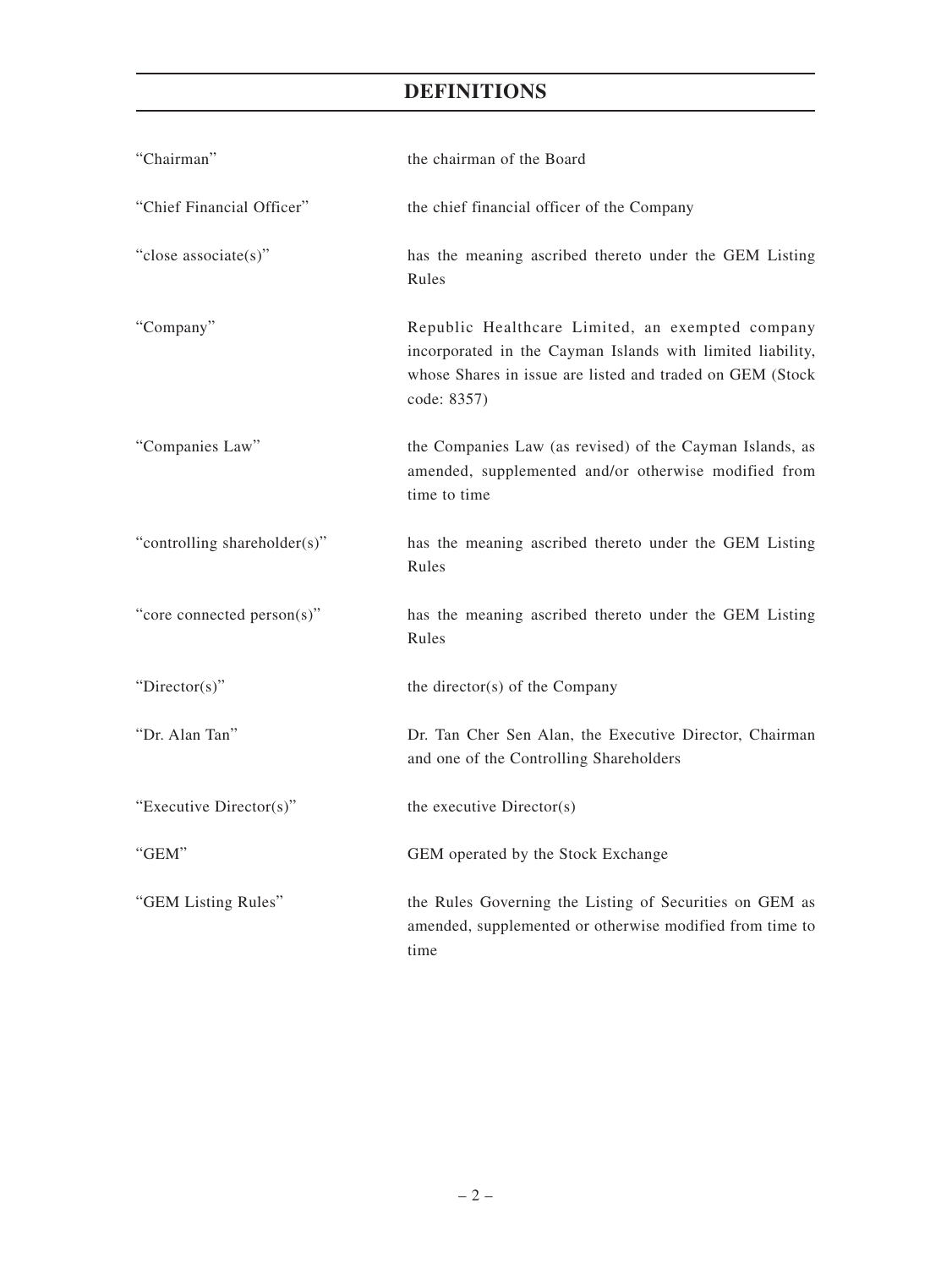| "Group"                   | the Company and its subsidiaries                                                                                                                                                                                                                                                                             |  |
|---------------------------|--------------------------------------------------------------------------------------------------------------------------------------------------------------------------------------------------------------------------------------------------------------------------------------------------------------|--|
| "НК\$"                    | Hong Kong dollars, the lawful currency of Hong Kong                                                                                                                                                                                                                                                          |  |
| "HKICPA"                  | Hong Kong Institute of Certified Public Accountants                                                                                                                                                                                                                                                          |  |
| "Hong Kong"               | the Hong Kong Special Administrative Region of the PRC                                                                                                                                                                                                                                                       |  |
| " $INED(s)$ "             | the independent non-executive Director(s)                                                                                                                                                                                                                                                                    |  |
| "Issue Mandate"           | the general and unconditional mandate proposed to be<br>granted at the 2019 AGM to the Directors to allot, issue and<br>deal with additional Shares during the relevant period not<br>exceeding 20% of the total number of Shares in issue as at<br>the date of passing the resolution granting such mandate |  |
| "Latest Practicable Date" | 27 March 2019, being the latest practicable date for<br>ascertaining certain information contained herein prior to<br>the printing of this circular                                                                                                                                                          |  |
| "Listing"                 | the listing of the Shares on GEM                                                                                                                                                                                                                                                                             |  |
| "Listing Date"            | 15 June 2018, the date on which the Shares in issue were<br>initially listed on GEM                                                                                                                                                                                                                          |  |
| "MML"                     | Medway Medical Pte. Ltd., a company incorporated in<br>Singapore on 2 February 2015 and wholly-owned by Dr.<br>Alan Tan prior to the Reorganisation and being an indirect<br>wholly-owned subsidiary of the Company following the<br>Reorganisation                                                          |  |
| "Nomination Committee"    | the nomination committee of the Board                                                                                                                                                                                                                                                                        |  |
| "PRC"                     | the People's Republic of China and for the purpose of<br>this circular, excluding Hong Kong, the Macau Special<br>Administrative Region of the People's Republic of China<br>and Taiwan                                                                                                                      |  |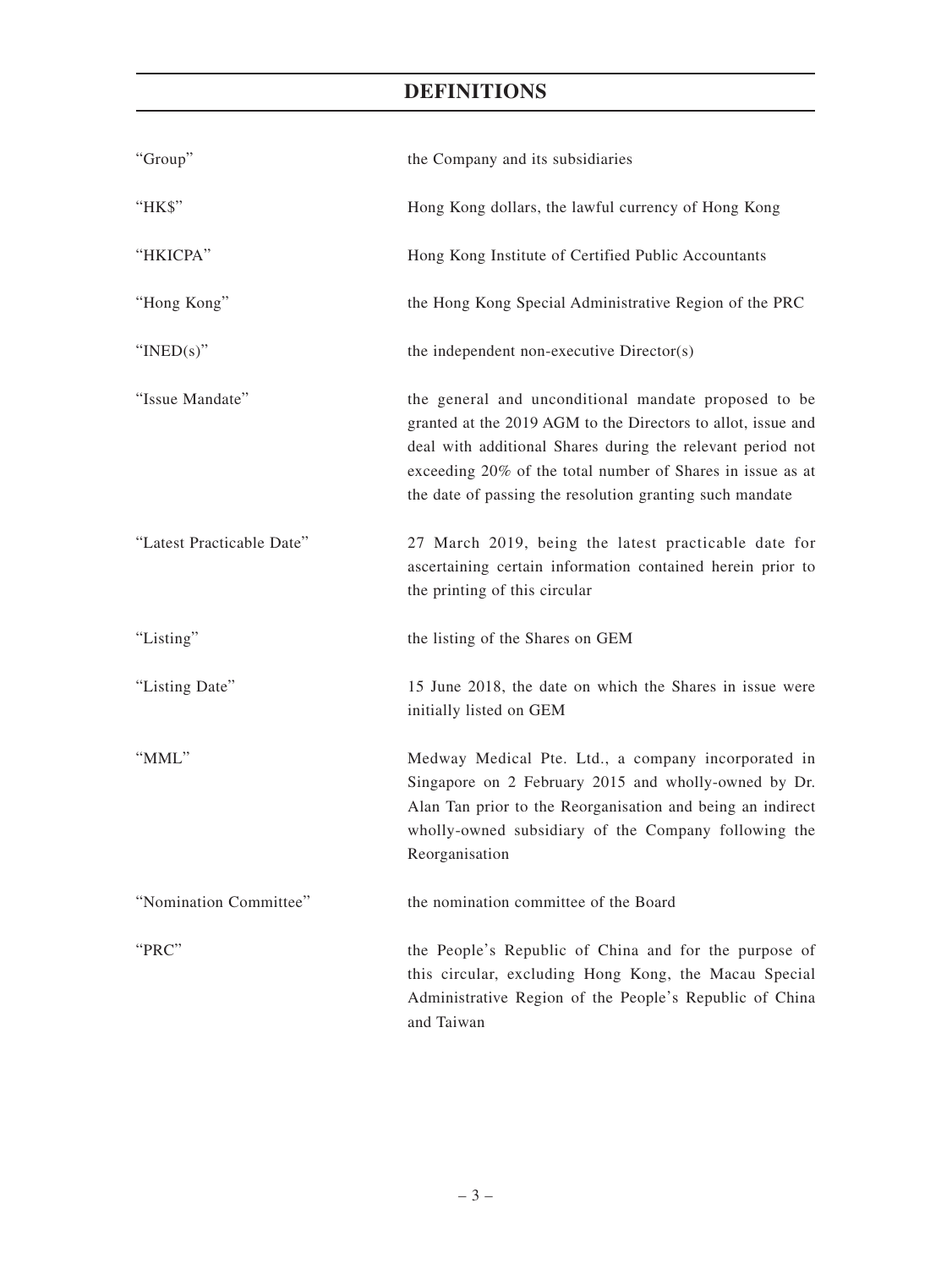| "Prospectus"             | the prospectus dated 1 June 2018                                                                                                                                                                                                                                                         |
|--------------------------|------------------------------------------------------------------------------------------------------------------------------------------------------------------------------------------------------------------------------------------------------------------------------------------|
| "Remuneration Committee" | the remuneration committee of the Board                                                                                                                                                                                                                                                  |
| "Reorganisation"         | the corporate reorganization of the Group in preparation for<br>the Listing, details of which are set out in section headed<br>"History, Reorganisation and Group Structure" of the<br>Prospectus                                                                                        |
| "Repurchase Mandate"     | the general and unconditional mandate proposed to be<br>granted at the 2019 AGM to the Directors to repurchase<br>Shares during the relevant period not exceeding 10% of the<br>total number of Shares in issue as at the date of passing the<br>resolution granting such mandate        |
| "RHH SG"                 | Republic Healthcare Holdings Pte. Ltd., a company<br>incorporated in Singapore with limited liability on 4<br>February 2017 and wholly-owned by Dr. Alan Tan prior<br>to the Reorganisation and being an indirect wholly-owned<br>subsidiary of the Company following the Reorganisation |
| "RHL"                    | Republic Healthcare Pte. Ltd., a company incorporated in<br>Singapore with limited liability on 5 February 2016 and<br>wholly-owned by Dr. Alan Tan prior to the Reorganisation<br>and being an indirect wholly-owned subsidiary of the<br>Company following the Reorganisation          |
| "SFC"                    | the Securities and Futures Commission in Hong Kong                                                                                                                                                                                                                                       |
| "SFO"                    | the Securities and Futures Ordinance (Chapter 571 of<br>the Laws of Hong Kong) as amended, supplemented or<br>otherwise modified from time to time                                                                                                                                       |
| "Share $(s)$ "           | the ordinary share(s) of nominal value of $HK$0.01$ each in<br>the share capital of the Company                                                                                                                                                                                          |
| "Shareholder(s)"         | the holder( $s$ ) of the Share( $s$ )                                                                                                                                                                                                                                                    |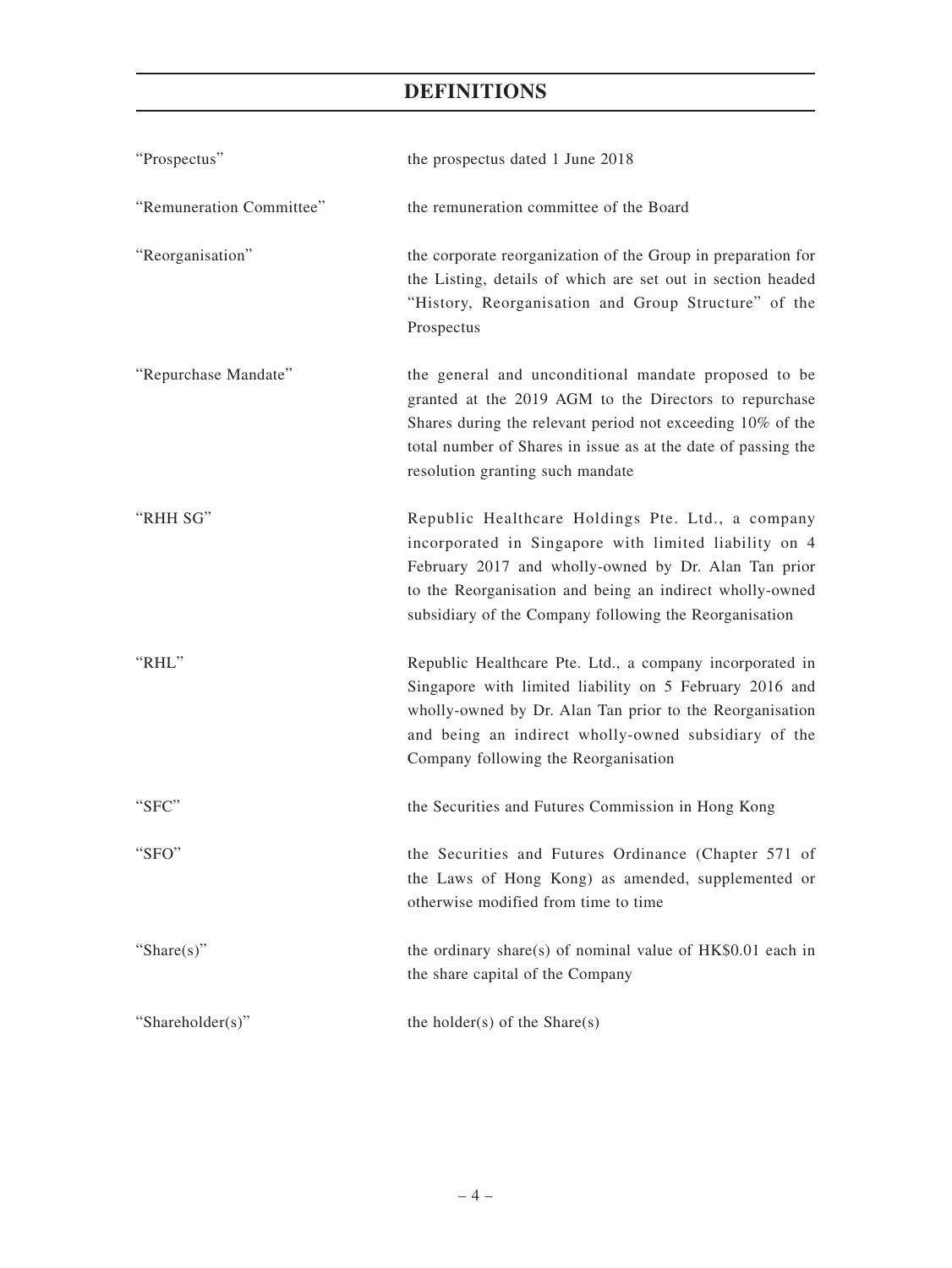| "SHCL"                       | Straits Health Corp Pte. Ltd., a company incorporated in<br>Singapore with limited liability on 7 January 2014 and<br>wholly-owned by Dr. Alan Tan prior to the Reorganisation<br>and being an indirect wholly-owned subsidiary of the<br>Company following the Reorganisation |
|------------------------------|--------------------------------------------------------------------------------------------------------------------------------------------------------------------------------------------------------------------------------------------------------------------------------|
| "Singapore"                  | the Republic of Singapore                                                                                                                                                                                                                                                      |
| "SMC"                        | Singapore Medical Council                                                                                                                                                                                                                                                      |
| "Stock Exchange"             | The Stock Exchange of Hong Kong Limited                                                                                                                                                                                                                                        |
| "subsidiary(ies)"            | has the meaning ascribed thereto under the GEM Listing<br>Rules                                                                                                                                                                                                                |
| "substantial shareholder(s)" | has the meaning ascribed thereto under the GEM Listing<br>Rules                                                                                                                                                                                                                |
| "Takeovers Code"             | the Hong Kong Code on Takeovers and Mergers issued by<br>the SFC as amended, supplemented or otherwise modified<br>from time to time                                                                                                                                           |
| "Year"                       | the year ended 31 December 2018                                                                                                                                                                                                                                                |
| $``q_0"$                     | per cent                                                                                                                                                                                                                                                                       |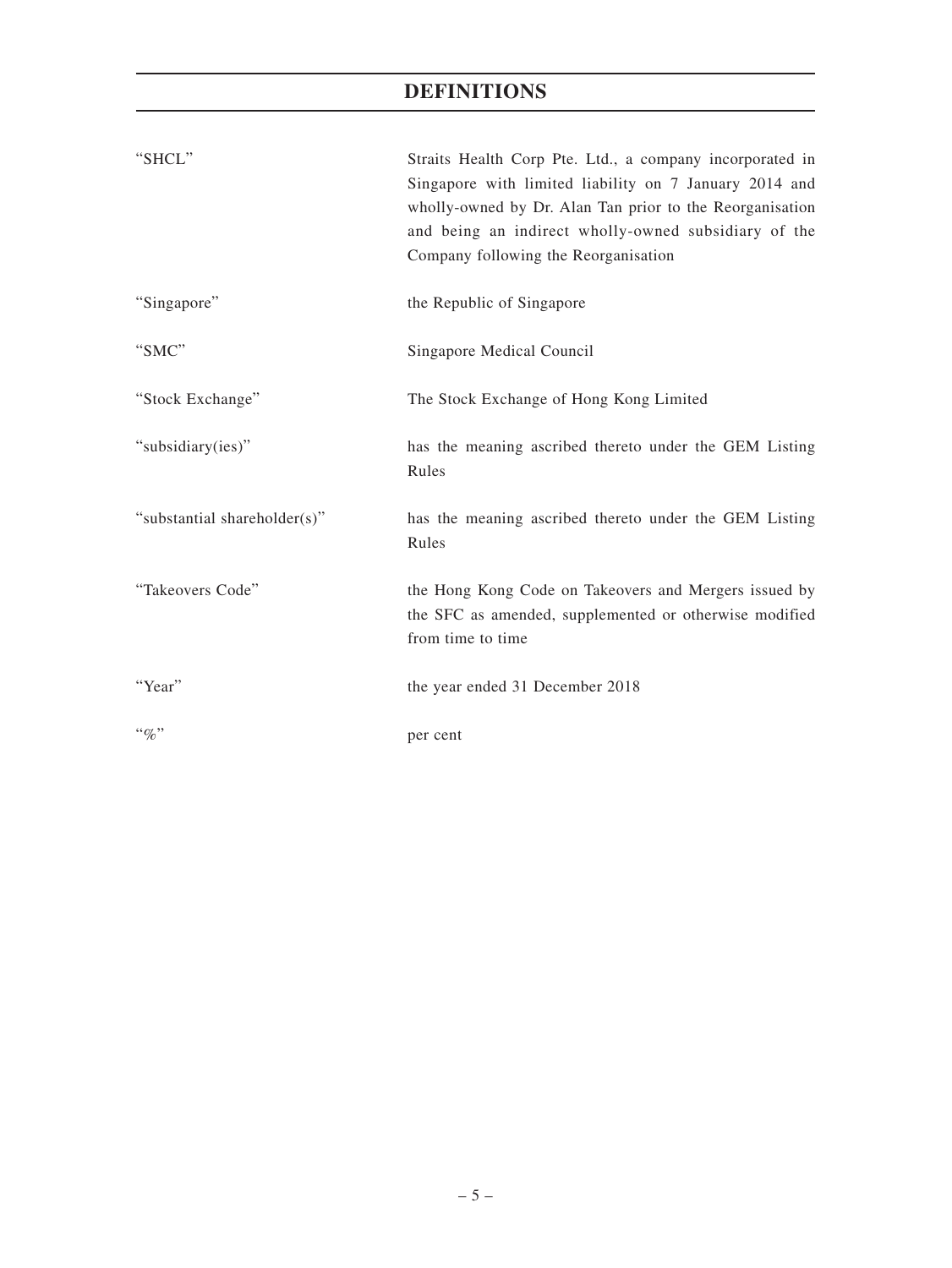# **RepublicHealthcare Republic Healthcare Limited**

(Incorporated in the Cayman Islands with limited liability) **(Stock Code: 8357)**

Executive Directors: Dr. Tan Cher Sen Alan (Chairman) Mr. Toh Han Boon (Chief Financial Officer) Mr. Xu Xue

Independent Non-executive Directors: Mr. Leung Hon San Jason Mr. Soh Sai Kiang Mr. Tan Chee Ken

Registered Office: Cricket Square Hutchins Drive P.O. Box 2681 Grand Cayman KY1-1111 Cayman Islands

Headquarters and Principal Place of Business in Singapore: 101 Cecil Street #17-12 Tong Eng Building Singapore 069533

Principal Place of Business in Hong Kong: Room 5705, 57th Floor The Center 99 Queen's Road Central Hong Kong

29 March 2019

To the Shareholders

Dear Sir or Madam,

## **PROPOSALS FOR GRANT OF GENERAL MANDATES TO ISSUE SHARES AND REPURCHASE SHARES, EXTENSION OF ISSUE MANDATE AND RE-ELECTION OF RETIRING DIRECTORS AND NOTICE OF ANNUAL GENERAL MEETING**

#### **INTRODUCTION**

The Directors will propose at the 2019 AGM the resolutions for, among other matters, (i) the grant of each of the Issue Mandate and the Repurchase Mandate, (ii) the extension of the Issue Mandate to include Shares repurchased under the Repurchase Mandate and (iii) the proposed reelection of the retiring Directors.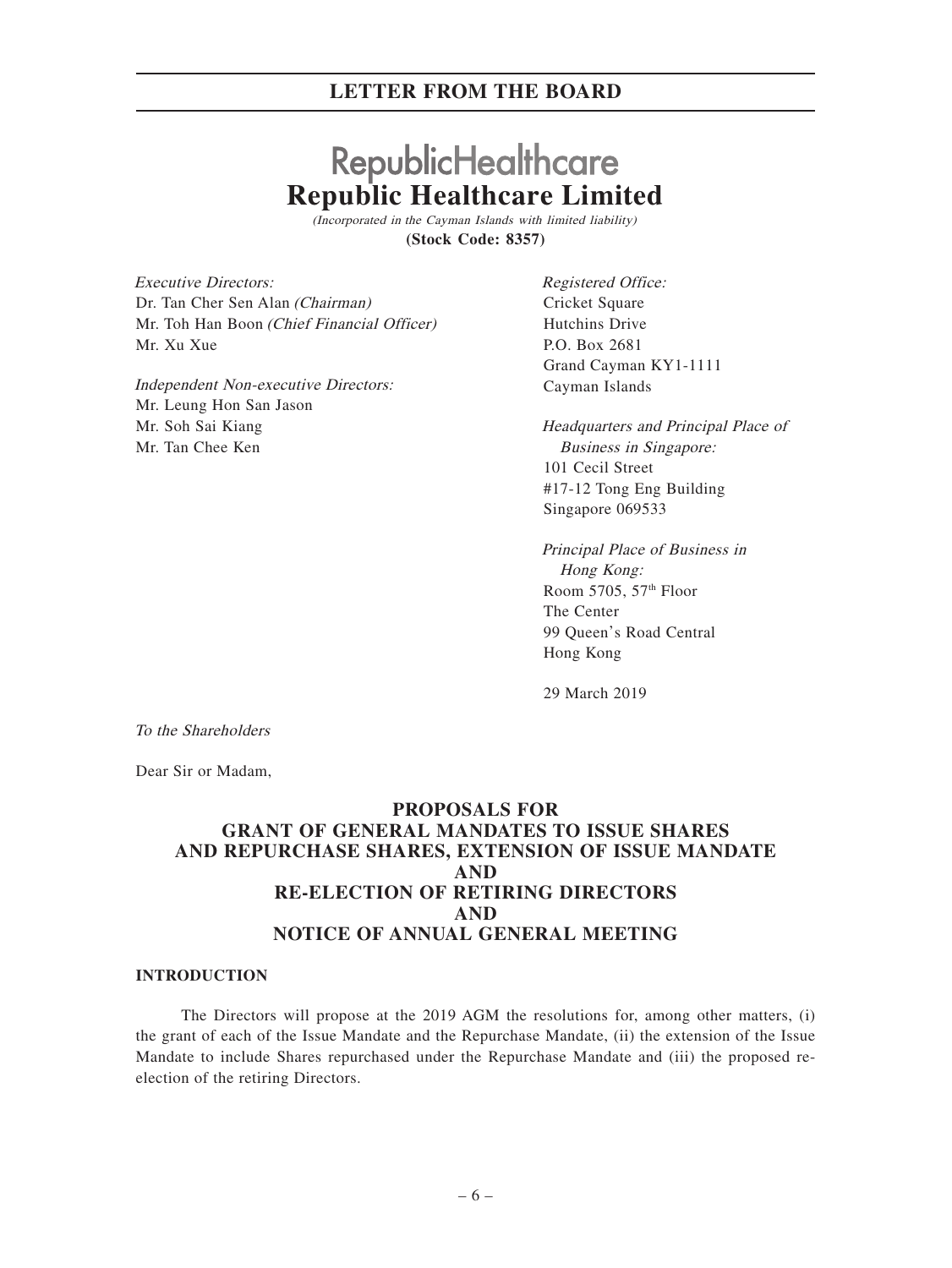The purpose of this circular is to give you notice of the 2019 AGM and provide you with the information regarding the above resolutions to be proposed at the 2019 AGM to enable you to make an informed decision on whether to vote for or against those resolutions.

#### **ISSUE MANDATE**

Given that the general and unconditional mandate granted to the Directors to allot, issue and deal with Shares pursuant to the written resolutions of the sole Shareholder dated 18 May 2018 will lapse at the conclusion of the 2019 AGM, an ordinary resolution will be proposed at the 2019 AGM to grant the Issue Mandate to the Directors. Based on 520,000,000 Shares in issue as at the Latest Practicable Date and assuming that no further Shares will be issued and no Shares will be repurchased and cancelled after the Latest Practicable Date and up to the date of the 2019 AGM, if the Issue Mandate is exercised in full, the Directors will be authorised to allot, issue and deal with up to a total of 104,000,000 Shares, being 20% of the total number of Shares in issue as at the date of the resolution in relation thereto. The Issue Mandate, if granted at the 2019 AGM, will continue to be in force until (i) the conclusion of the next AGM; (ii) the expiration of the period within which the next AGM is required to be held by the Articles of Association or any applicable laws of the Cayman Islands; or (iii) the date on which such authority is revoked or varied or renewed by an ordinary resolution of the Shareholders in a general meeting of the Company, whichever occurs first.

#### **REPURCHASE MANDATE**

Given that the general and unconditional mandate granted to the Directors to repurchase Shares pursuant to the written resolutions of the sole Shareholder dated 18 May 2018 will lapse at the conclusion of the 2019 AGM, an ordinary resolution will be proposed at the 2019 AGM to grant the Repurchase Mandate to the Directors. Subject to the passing of the proposed ordinary resolution approving the grant of the Repurchase Mandate, based on 520,000,000 Shares in issue as at the Latest Practicable Date, and assuming that no further Shares will be issued and no Shares will be repurchased and cancelled after the Latest Practicable Date and up to the date of the 2019 AGM, the Company would be allowed to repurchase a maximum of 52,000,000 Shares, being 10% of the total number of Shares in issue as at the date of the resolution in relation thereto. The Repurchase Mandate, if granted at the 2019 AGM, will continue to be in force until (i) the conclusion of the next AGM; (ii) the expiration of the period within which the next AGM is required to be held by the Articles of Association or any applicable laws of the Cayman Islands; or (iii) the date on which such authority is revoked or varied or renewed by an ordinary resolution of the Shareholders in a general meeting of the Company, whichever occurs first.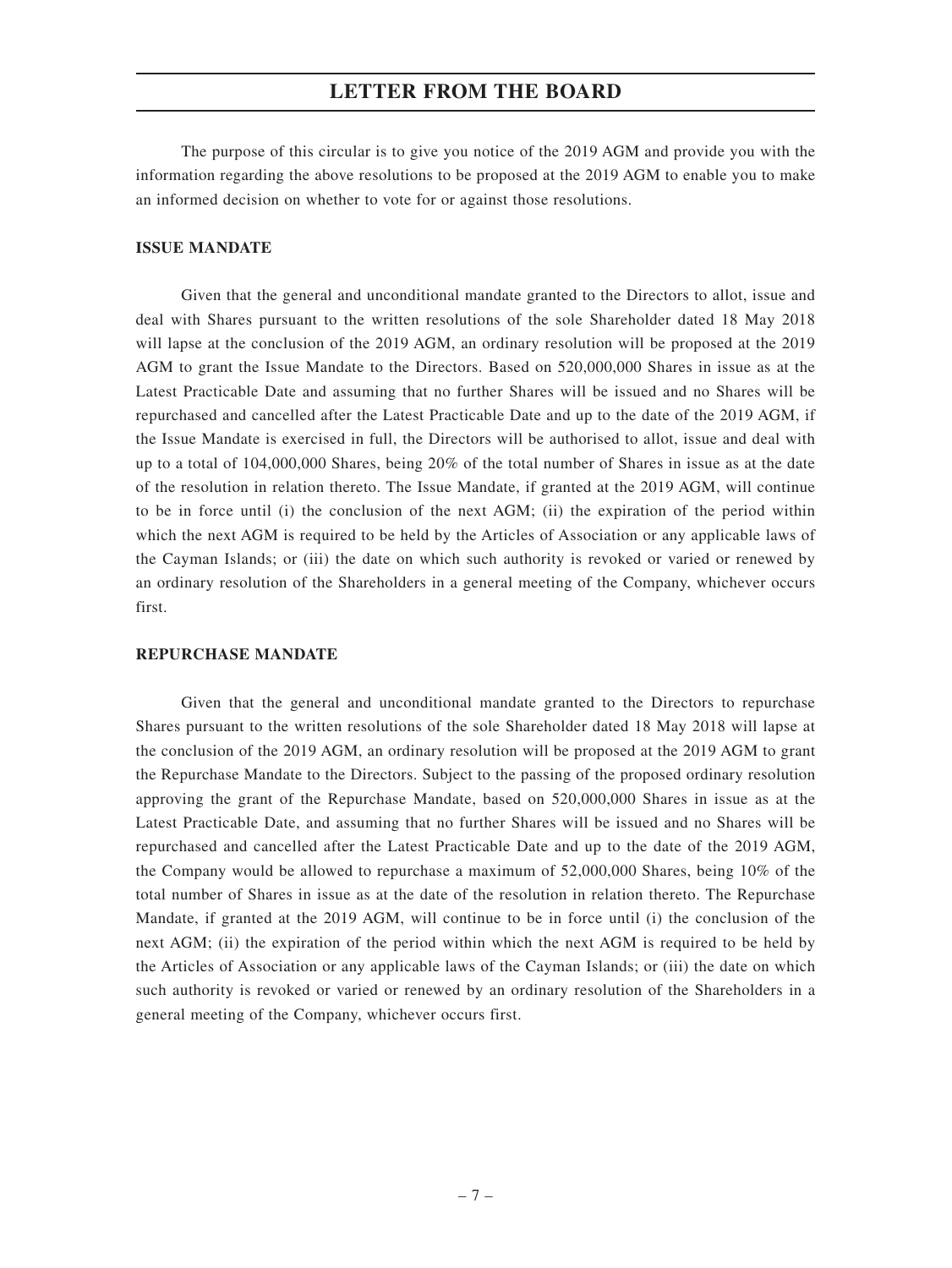An explanatory statement in connection with the Repurchase Mandate is set out in Appendix II to this circular. The explanatory statement contains all the requisite information required under the GEM Listing Rules to be given to the Shareholders to enable them to make informed decisions on whether to vote for or against the resolution approving the Repurchase Mandate.

#### **EXTENSION OF ISSUE MANDATE TO ISSUE SHARES**

Subject to the passing of the ordinary resolutions to grant each of the Issue Mandate and the Repurchase Mandate, an ordinary resolution will be proposed at the 2019 AGM to extend the Issue Mandate by including the number of Shares repurchased under the Repurchase Mandate.

#### **RE-ELECTION OF RETIRING DIRECTORS**

As at the Latest Practicable Date, there were three Executive Directors, namely Dr. Tan Cher Sen Alan ("**Dr. Alan Tan**"), Mr. Toh Han Boon ("**Mr. Toh**") and Mr. Xu Xue ("**Mr. Xu**"); and three INEDs, namely Mr. Leung Ho San Jason ("**Mr. Leung**"), Mr. Soh Sai Kiang ("**Mr. Soh**") and Mr. Tan Chee Ken ("**Mr. Tan**").

Article 83(3) of the Articles of Association provides that any Director appointed by the Board to fill a casual vacancy shall hold office only until the first general meeting of the Company after his appointment and be subject to re-election at such meeting. Any Director appointed by the Board as an addition to the existing Board shall hold office only until the next following AGM and shall then be eligible for re-election. Any Director appointed under this Article shall not be taken into account in determining the Directors or the number of Directors who are to retire by rotation at an AGM.

Articles 108(a) and (b) of the Articles of Association provide that (1) one-third of the Directors for the time being or, if their number is a not multiple of three, the number nearest to but not less than one-third, shall retire from office by rotation at each AGM, provided that every Director shall be subject to retirement by rotation at least once every three years; (2) a retiring Director shall be eligible for re-election. The Directors to retire by rotation shall include (so far as necessary to ascertain the number of Directors to retire by rotation) any Director who wishes to retire and not to offer himself for re-election. Accordingly, Mr. Leung will retire by rotation, as well as Dr. Tan, Mr. Toh and Mr. Xu will retire at the 2019 AGM and being eligible, will offer themselves for re-election at the 2019 AGM.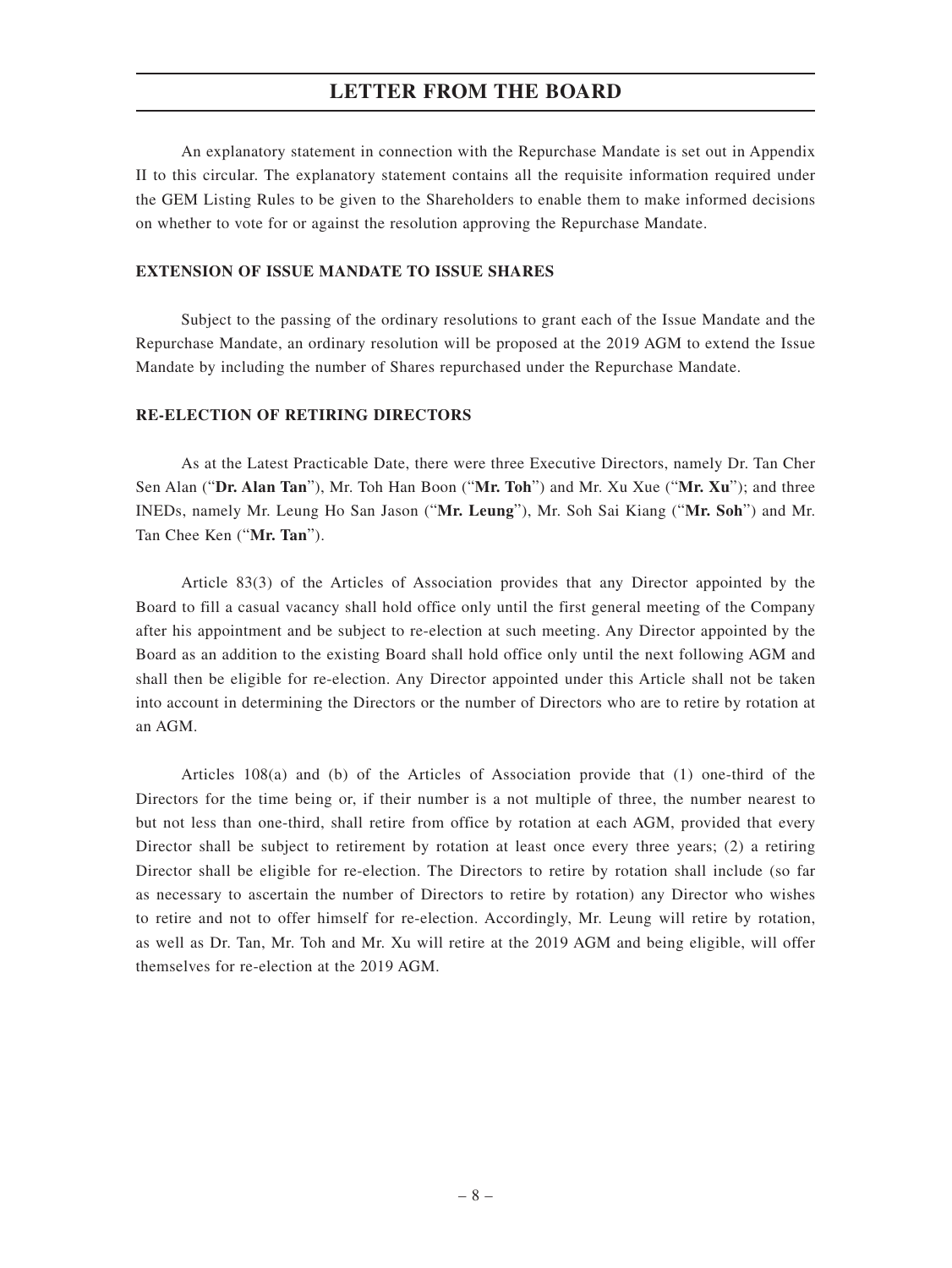The Nomination Committee has assessed and reviewed the written confirmation of independence of Mr. Leung based on the independence criteria as set out in Rule 5.09 of the GEM Listing Rules and confirmed that he remains independent. In addition, the Nomination Committee had evaluated the performance of each of Dr. Alan Tan, Mr. Toh, Mr. Xu and Mr. Leung (collectively, the "**Retiring Directors**") during the period from their respective dates of appointment to 31 December 2018 and found their performance satisfactory. Therefore, with the recommendation of the Nomination Committee, the Board has proposed that all of the Retiring Directors stand for re-election as Directors at the 2019 AGM. As a good corporate governance practice, each of the Retiring Directors abstained from voting at the relevant Board meeting on the respective propositions of their recommendations for re-election by the Shareholders at the 2019 AGM.

The biographical details of each of the Retiring Directors to be re-elected at the 2019 AGM are set out in Appendix I to this circular in accordance with the relevant requirements under the GEM Listing Rules.

#### **2019 AGM**

The Company will convene the 2019 AGM at Carlton City Hotel, 1 Gopeng Street, Singapore 078862 on Thursday, 27 June 2019 at 10:00 a.m., at which the resolutions will be proposed for the purpose of considering and, if thought fit, approving, among others, (i) the grant of each of the Issue Mandate and the Repurchase Mandate, (ii) the extension of the Issue Mandate to include Shares repurchased under the Repurchase Mandate and (iii) the re-election of the Retiring Directors. The notice convening the 2019 AGM is set out on pages 21 to 27 of this circular.

A form of proxy for use in connection with the 2019 AGM is enclosed with this circular and can also be downloaded from the respective websites of the Stock Exchange (www.hkexnews.hk) and the Company (republichealthcare.asia). If you are not able or do not intend to attend the 2019 AGM in person and wish to exercise your right as a Shareholder, please complete and sign the enclosed form of proxy in accordance with the instructions printed thereon and return the completed form of proxy to the Company's Hong Kong branch share registrar and transfer office, Boardroom Share Registrars (HK) Limited at Room 2103B, 21/F., 148 Electric Road, North Point, Hong Kong as soon as possible but in any event, not later than 48 hours before the time appointed for holding the 2019 AGM or its adjournment (as the case may be). Completion and return of the form of proxy will not preclude any Shareholder from attending in person and voting at the 2019 AGM or its adjournment should he/she/it so wishes. If the Shareholder attends and votes at the 2019 AGM, the instrument appointing the proxy will be deemed to have been revoked.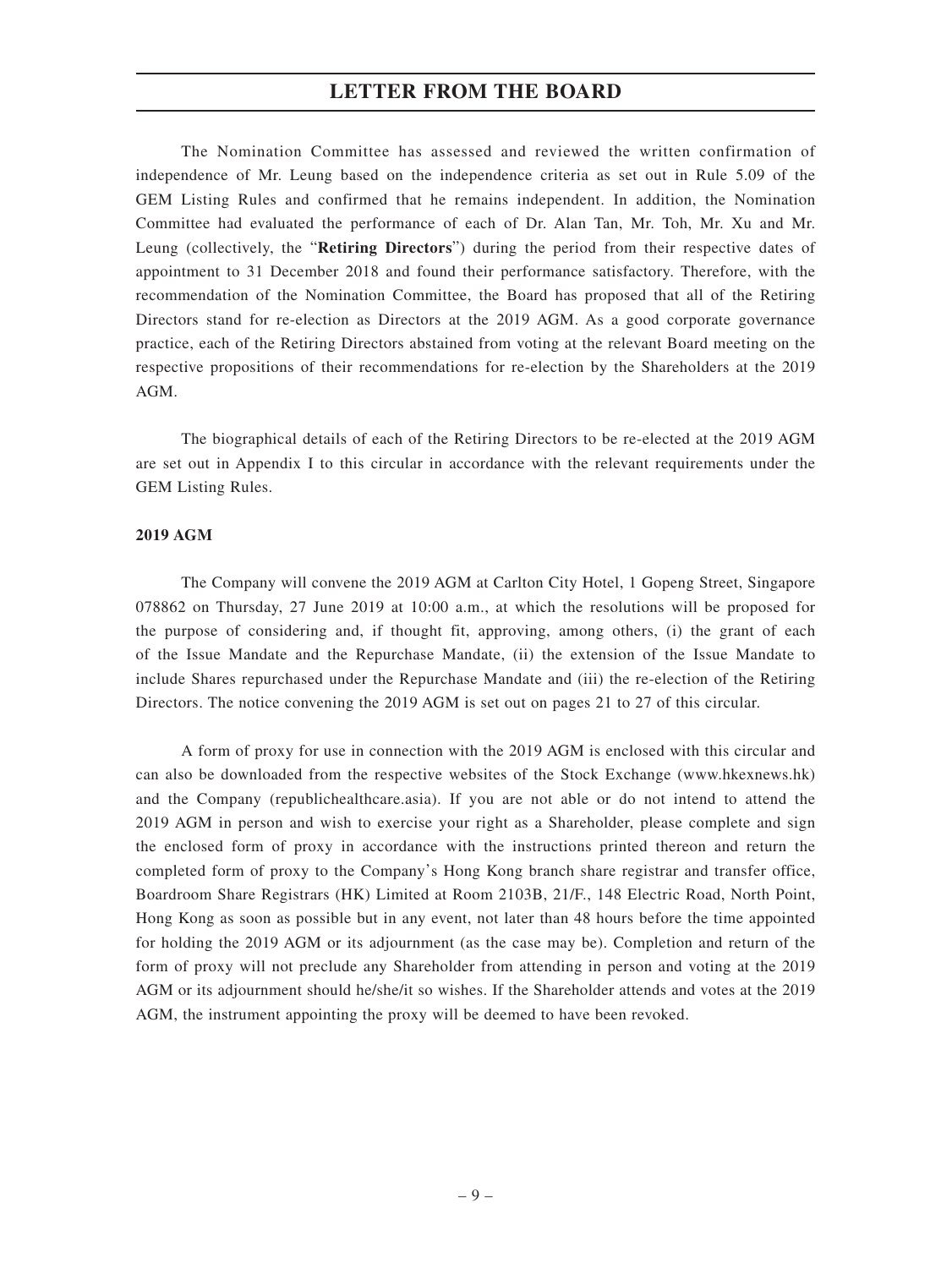#### **VOTING BY POLL AT THE 2019 AGM**

Pursuant to Rule 17.47(4) of the GEM Listing Rules, any vote of the Shareholders at a general meeting must be taken by poll except where the chairman of the meeting, in good faith, decides to allow a resolution which relates purely to a procedural or administrative matter to be voted on by a show of hands. Therefore, all resolutions to be proposed at the 2019 AGM and contained in the notice of the 2019 AGM will be voted by way of a poll by the Shareholders.

#### **RESPONSIBILITY STATEMENT**

This circular, for which the Directors collectively and individually accept full responsibility, includes particulars given in compliance with the GEM Listing Rules for the purpose of giving information with regard to the Company. The Directors, having made all reasonable enquiries, confirm that to the best of their knowledge and belief, the information contained in this circular is accurate and complete in all material respects and not misleading or deceptive, and there are no other matters the omission of which would make any statement herein or this circular misleading.

#### **RECOMMENDATION**

The Directors consider that (i) the grant of each of the Issue Mandate and the Repurchase Mandate, (ii) the extension of the Issue Mandate to include Shares repurchased under the Repurchase Mandate and (iii) the re-election of the Retiring Directors as set out in the notice of the 2019 AGM are in the interests of the Company and the Shareholders as a whole. Accordingly, the Directors recommend the Shareholders to vote in favour of all the relevant resolutions as set out in the notice of the 2019 AGM on pages 21 to 27 of this circular.

#### **GENERAL**

Your attention is drawn to the additional information set out in the appendices to this circular.

#### **MISCELLANEOUS**

The English text of this circular shall prevail over the Chinese text for the purpose of interpretation.

> Yours faithfully, For and on behalf of the Board **Republic Healthcare Limited Tan Cher Sen Alan** Chairman and Executive Director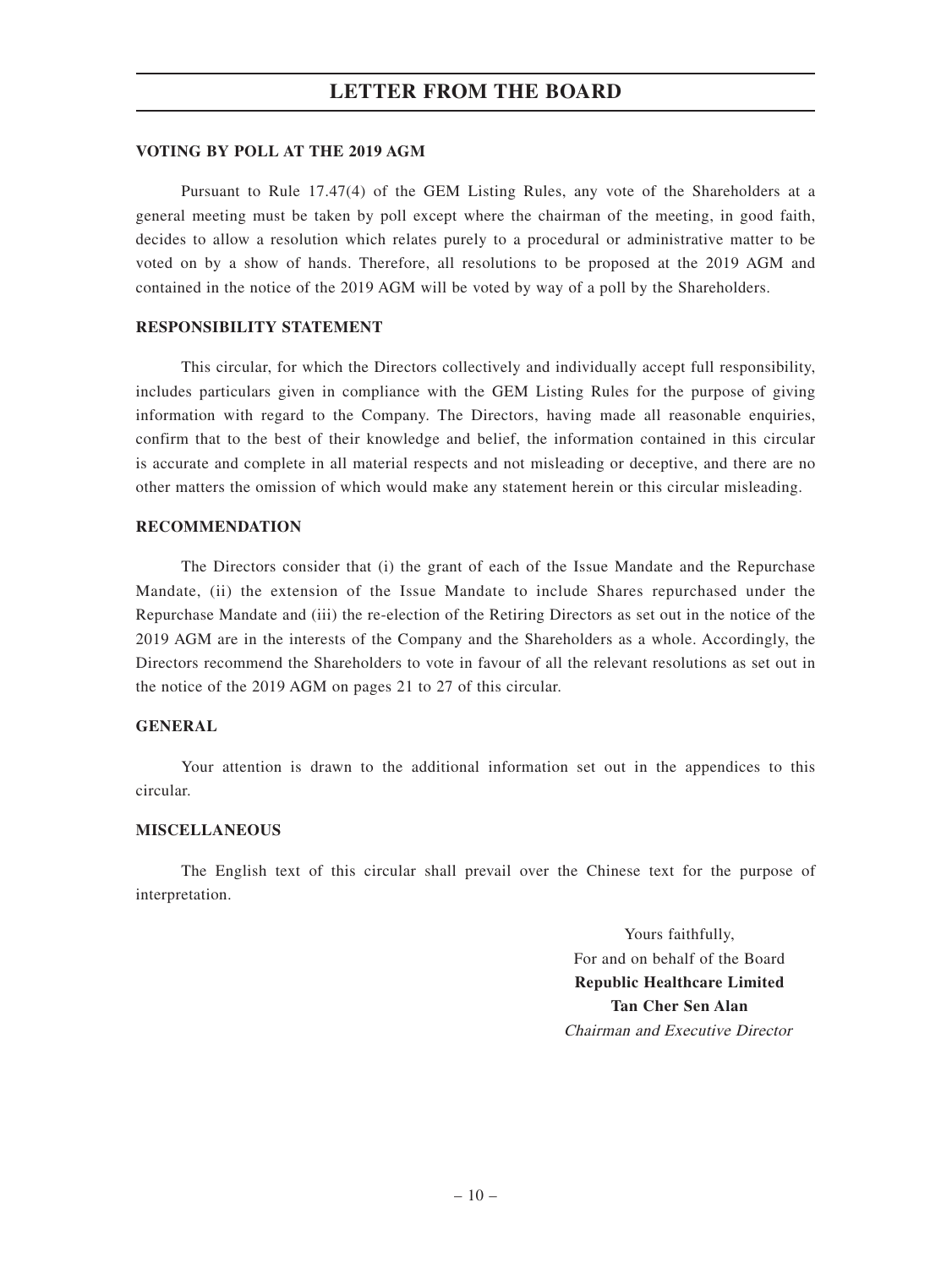The following are the biographical details of the Directors who will retire as required by the Articles of Association and the GEM Listing Rules and are proposed to be re-elected at the 2019 AGM.

Save as disclosed below, there is no other matter concerning the re-election of each of the following Directors that needs to be brought to the attention of the Shareholders, nor is there other information that is required to be disclosed pursuant to the requirements of Rule  $17.50(2)(h)$  to (v) of the GEM Listing Rules.

### **DR. TAN CHER SEN ALAN**

**Dr. Tan Cher Sen Alan(陳致暹)("Dr. Alan Tan")**, aged 43, is an executive Director and the Chairman of the Board. He has been the director of each of BVI Co 1, RHH SG, BCL, BMAL, MML, RHL and SHCL since its incorporation and was appointed as a Director on 3 January 2018 and re-designated as an executive Director on 25 January 2018. Dr. Alan Tan is primarily responsible for the overall strategic planning, management and business development of the Group.

Dr. Alan Tan graduated from National University of Singapore in Singapore in July 2001 with a Bachelor of Medicine degree and a Bachelor of Surgery degree. He further obtained a degree of Master of Business Administration (Information Technology Management) from University of Leicester in the United Kingdom in January 2009. He became a full registration member of the SMC and the General Medical Council in the United Kingdom in May 2002 and November 2003, respectively. He is currently holding the practising certificate granted by the SMC.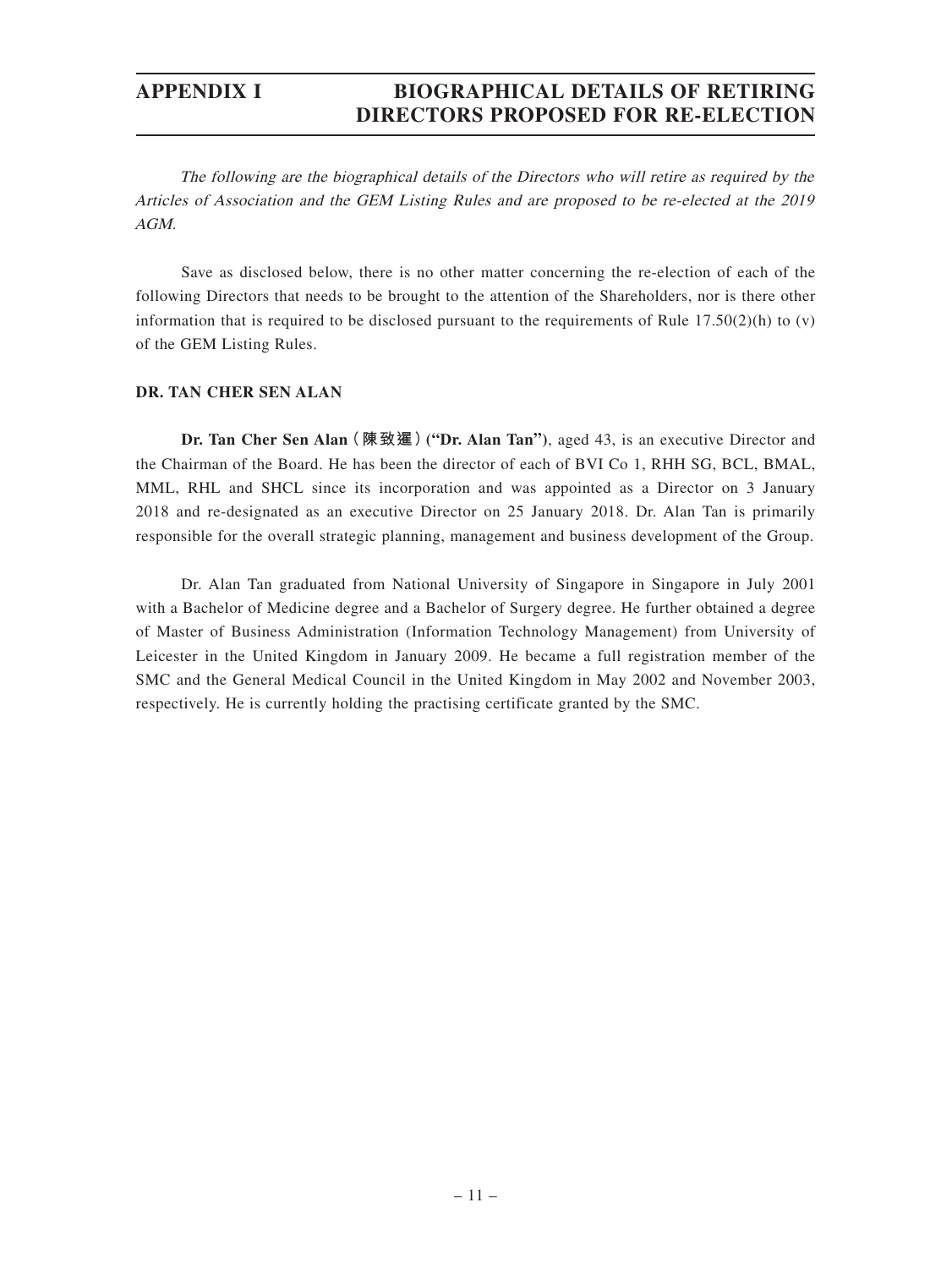Dr. Alan Tan has over 16 years of experience in the healthcare and medical industry and has extensive experience in marketing and management in the healthcare industry. From 2001 to 2002, he worked as a house officer and medical officer in Singapore Healthcare Services, Ang Mo Kio Community Hospital, KK Women's and Children's Hospital, National University Hospital and Alexandra Hospital, where he was principally responsible for medical care of in patients and out patients. From 2002 to 2006, Dr. Alan Tan held various management and administrative positions in Singhealth Cluster, Singapore General Hospital and National Heart Centre, where he contributed to research ethics, doctors training programme, staffing, policy development and other general operational aspects of the hospital. From 2006 to 2007, Dr. Alan Tan worked as regional medical advisor, Asia-Pacific region in Schering AG (now known as Bayer Schering Pharma) where he was involved in the development, launch and marketing of various medical products as a medical expert for gynaecology and andrology. From 2008 to 2010, Dr. Alan Tan worked as the regional head of medical affairs and oncology in Invida Pharmaceutical Holdings Pte. Ltd., where he was primarily responsible for leading the medical department in day-to-day activities and overseeing the marketing and regional business development for major oncological medicines. Based on his knowledge and skills in the medical profession, he founded the Group in 2010. In March 2017, he was appointed as a non-executive director of Concord Healthcare Singapore Pte. Ltd., which is a member of the group of Concord Medical Services Holdings Limited (a company listed on the National Association of Securities Dealers Automated Quotation, (stock code: CCM).

Dr. Alan Tan is one of the Controlling Shareholders.

Dr. Alan Tan entered into a service contract with the Company on 18 May 2018 for a term of three years commencing on the Listing Date, which may be terminated by not less than three months' notice served by either party on the other and is subject to termination provisions therein and provisions on retirement by rotation of the Directors as set out in the Articles of Association. Dr. Alan Tan is entitled to a basic annual salary of HK\$96,000. His emolument was determined by the Board by reference to his responsibilities, workload and time devoted to the Group and the performance of the Group and may be adjusted by the Board subject to the recommendations of the Remuneration Committee and the resolutions of the Shareholders at a general meeting. The aggregate emolument of Dr. Alan Tan received from the Group for the Year amounted to S\$76,265. Dr. Alan Tan is subject to retirement and re-election at the 2019 AGM in accordance with the Articles of Association.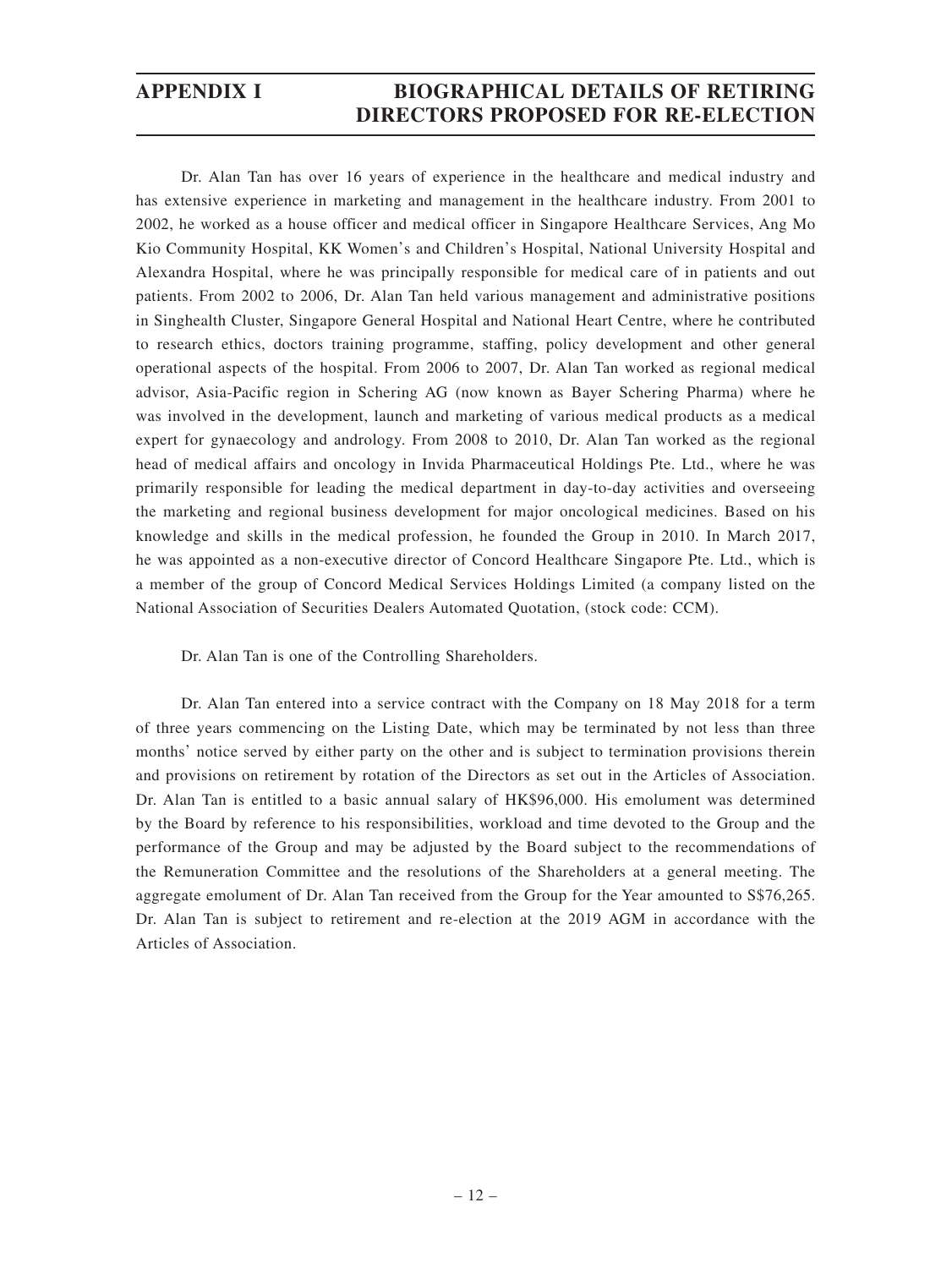#### **MR. TOH HAN BOON**

**Mr. Toh Han Boon(卓漢文)("Mr. Toh")**, aged 37, is a chief financial officer and an executive Director. He joined the Group in May 2017 and was appointed as an executive Director on 25 January 2018. Mr. Toh is primarily responsible for supervision of operations and overall financial management of the Group.

Mr. Toh graduated from Nanyang Technological University with a Bachelor of Accountancy degree (with honours) in Singapore in June 2006 and was admitted as a member of the Institute of Singapore Chartered Accountants in September 2009. He was also admitted as a member of the Singapore Institute of Directors in September 2017.

Mr. Toh has over 12 years of experience in finance, accounting and management. Prior to joining the Group, he worked in Ernst & Young, LLP (currently known as EY) from July 2006 to April 2010 with his last position as senior associate in the transaction advisory services, primarily involved in providing transaction advisory services. From 2011 to 2016, Mr. Toh worked as the financial controller of Smoov Pte. Ltd., where he was primarily responsible for overseeing the company's financial planning, budget management and daily operations of the financial team.

Mr. Toh entered into a service contract with the Company on 18 May 2018 for a term of three years commencing on the Listing Date, which may be terminated by not less than three months' notice served by either party on the other and is subject to termination provisions therein and provisions on retirement by rotation of the Directors as set out in the Articles of Association. Mr. Toh is entitled to a basic annual salary of HK\$108,000. His emolument was determined by the Board by reference to his responsibilities, workload and time devoted to the Group and the performance of the Group and may be adjusted by the Board subject to the recommendations of the Remuneration Committee and the resolutions of the Shareholders at a general meeting. The aggregate emolument of Mr. Toh received from the Group for the Year amounted to S\$104,921. Mr. Toh is subject to retirement and re-election at the 2019 AGM in accordance with the Articles of Association.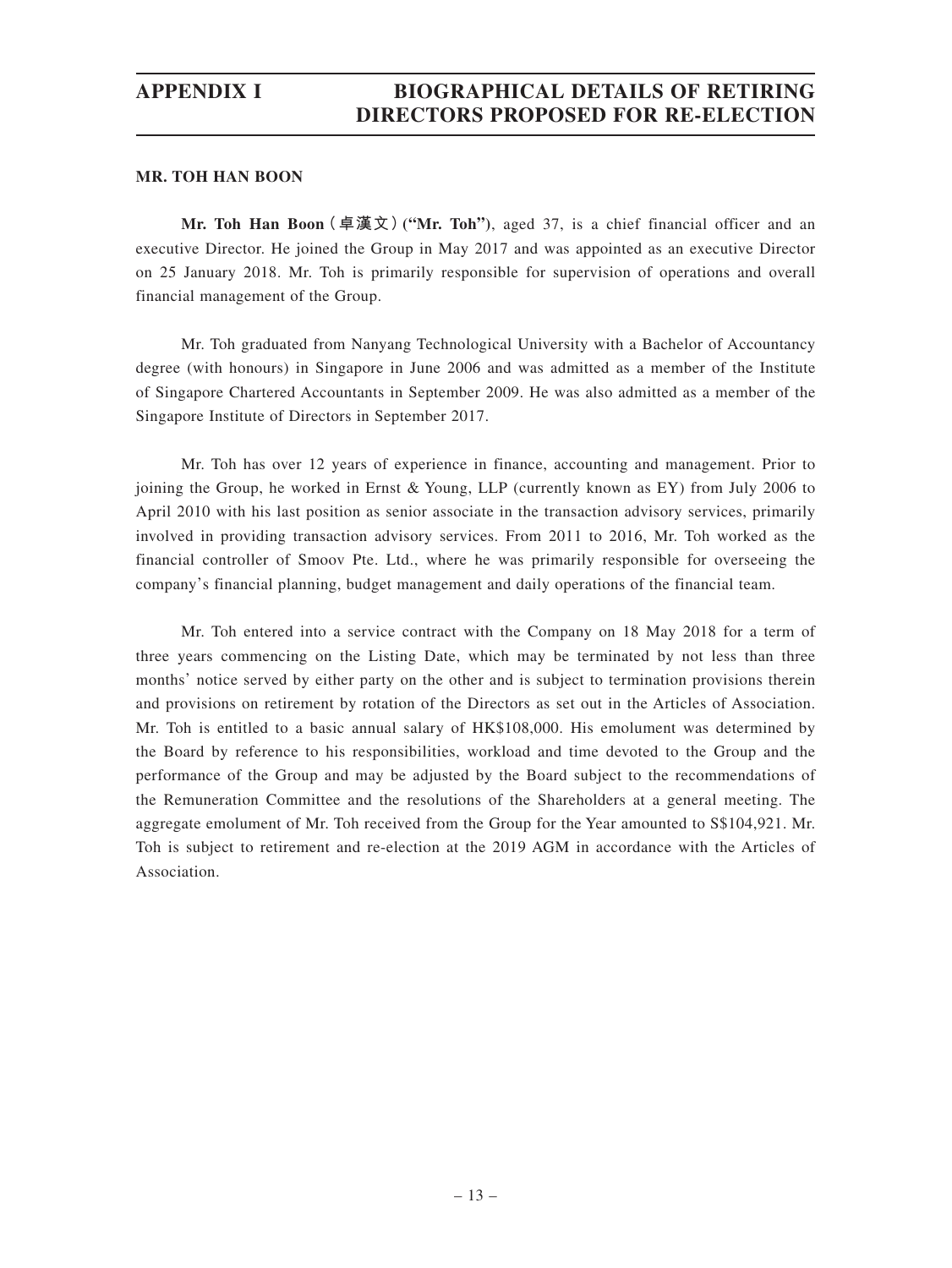**MR. XU XUE**

**Mr. Xu Xue(許學)("Mr. Xu")**, aged 46, is an executive Director. He was appointed as a Director on 21 November 2018. Mr. Xu is responsible for exploring and developing business opportunities in Hong Kong and China markets.

Mr. Xu graduated from the Shaanxi Institute of Education (now known as Shaanxi Xueqian Normal University) in the PRC in 1996, majoring in history education.

Mr. Xu has extensive professional and managerial experiences in the PRC. He was an executive director and the chief of sales of China Life Health Industry Group Limited\*(中生健康 產業集團有限公司)(2013-2018), responsible for its overall management and sales strategy. Prior to that, Mr. Xu held key managerial positions as general manager and deputy general manager of companies in the electronic components manufacturing industry in the PRC, including Shenzhen Sanchi Technology Company Limited\*(深圳三馳科技有限公司), Shenzhen Tianhe Tongke Technology Company Limited\*(深圳天合通科科技有限公司), Shenzhen Jinfeng Datong Technology Company Limited\* (深圳金峰達通科技有限公司) and Zhonghao Electronics Company Limited\*(中昊電子有限公司).

Mr. Xu entered into a service contract with the Company for a term of three years commencing on 21 Novermber 2018, which may be terminated by not less than one month notice served by either party on the other and is subject to termination provisions therein and provisions on retirement by rotation of Directors as set out in the Articles of Association. Mr. Xu is entitled to a basic annual salary of HK\$600,000. His emolument was determined by the Board by reference to his responsibilities, workload and time devoted to the Group and the performance of the Group and may be adjusted by the Board subject to the recommendations of the Remuneration Committee and the resolutions of the Shareholders at a general meeting. The aggregate emolument of Mr. Xu received from the Group for the Year amounted to S\$11,455. Mr. Xu is subject to retirement and reelection at the 2019 AGM in accordance with the Articles of Association.

The English translation of the Chinese names is for information purpose only and should not be regarded as the official English translation of such Chinese names.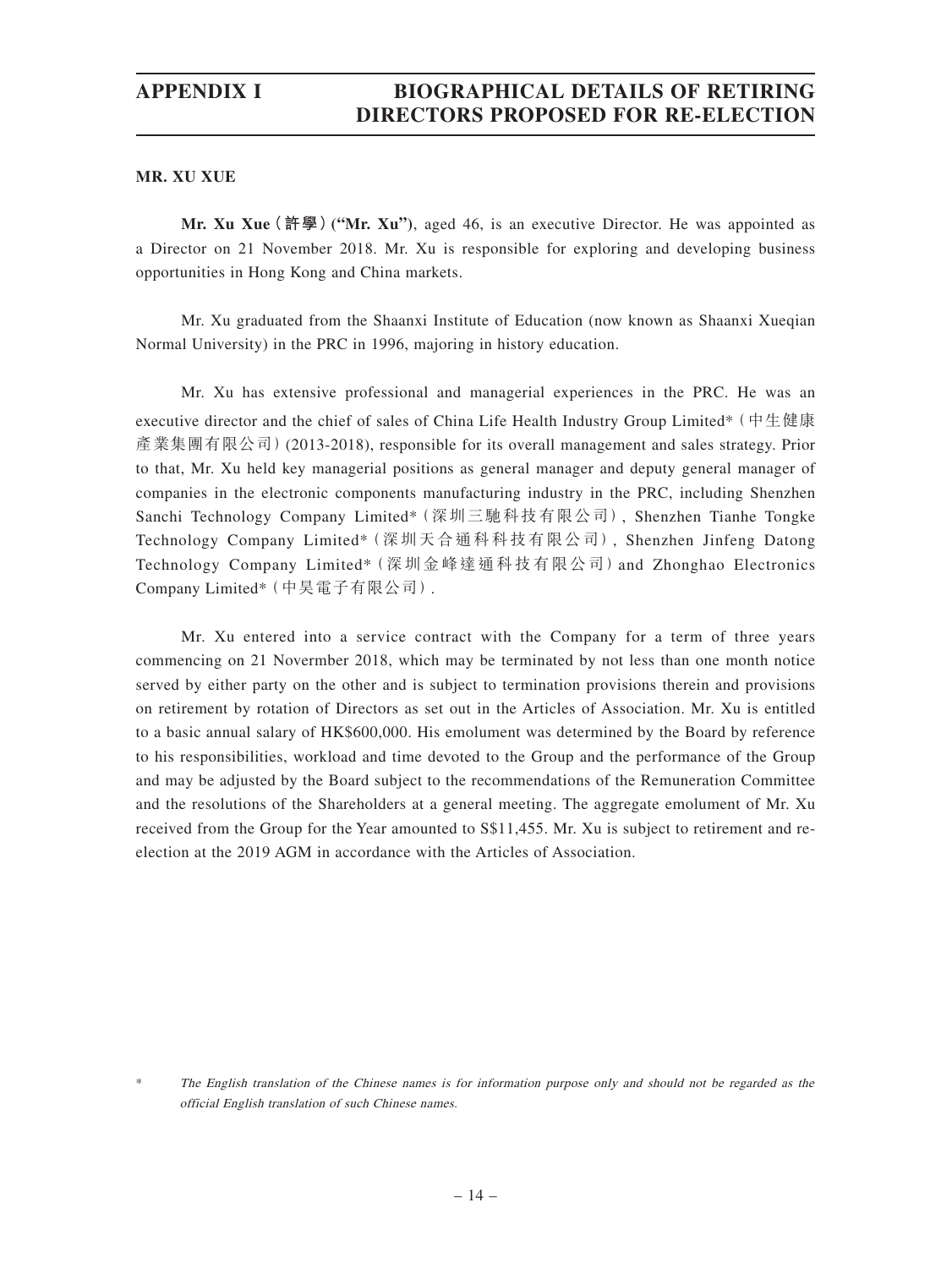#### **MR. LEUNG HO SAN JASON**

**Mr. Leung Ho San Jason(梁浩山)("Mr. Leung")**, aged 34, was appointed as an INED on 18 May 2018. Mr. Leung is also the chairman of the audit committee and a member of each of the nomination committee and remuneration committee and is responsible for providing independent judgement on issues of strategy, policy, accountability and standard of conduct to the Group.

Mr. Leung obtained a Bachelor of Business degree majoring in banking and finance from Queensland University of Technology in Australia in August 2008.

Mr. Leung admitted as a member of the HKICPA since January 2013 and is currently holding a practising certificate issued by HKICPA.

Mr. Leung has over ten years of experience in auditing and taxation. Since June 2008, Mr. Leung has been working with Philip Leung & Co. Limited, Certified Public Accountants, responsible for the provision of auditing, taxation and secretarial services covering manufacturing, trading, securities and futures trading clientele, and has been a practicing director since April 2014.

Mr. Leung has confirmed that he meets the independence criteria as set out in Rule 5.09 of the GEM Listing Rules.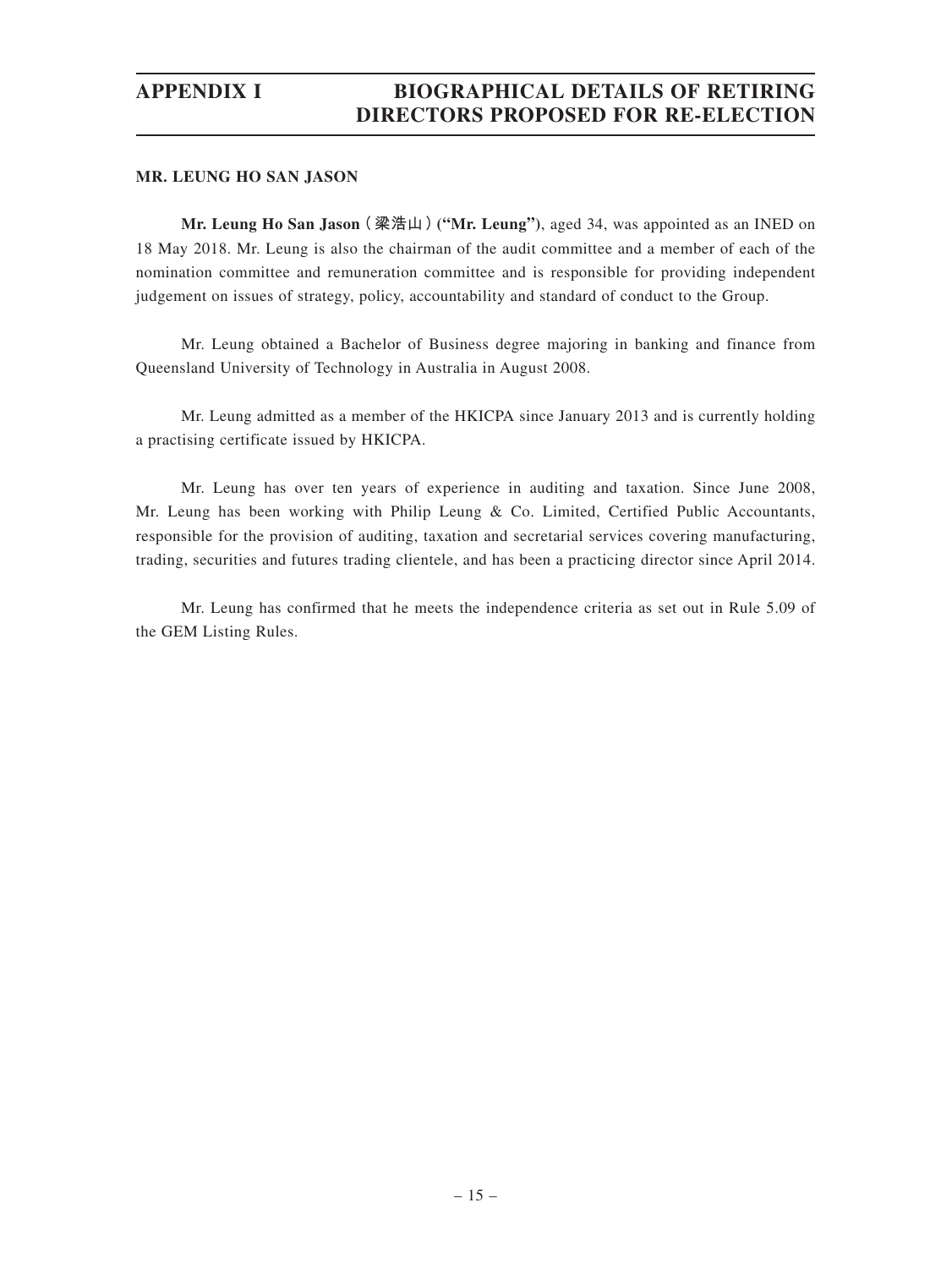Mr. Leung entered into a letter of appointment with the Company on 18 May 2018 for a term of one year commencing on the Listing Date, which may be terminated by not less than one month notice in writing served by either party on the other and is subject to termination provisions therein and provisions on retirement by rotation of Directors as set out in the Articles of Association. Mr. Leung is entitled to an annual remuneration of S\$24,000. His emolument was determined by the Board by reference to his responsibilities, workload and time devoted to the Group and the performance of the Group and may be adjusted by the Board subject to the recommendations of the Remuneration Committee and the resolutions of the Shareholders at a general meeting. The aggregate emolument of Mr. Leung received from the Group for the Year amounted to S\$12,000. Mr. Leung is subject to retirement and re-election at the 2019 AGM in accordance with the Articles of Association.

Save as disclosed above, each of the above Directors (i) had not held any directorship in the last three years in any public company, the securities of which are listed on any securities market in Hong Kong or overseas; and (ii) confirms with respect to him that as at the Latest Practicable Date: (a) he did not hold other positions in the Company or other members of the Group; (b) he did not have any relationship with any other Directors, senior management, substantial shareholder or controlling shareholder of the Company; and (c) he did not have any interests in the Shares, underlying Shares or debentures of the Company or any of its associated corporations within the meaning of Part XV of the SFO.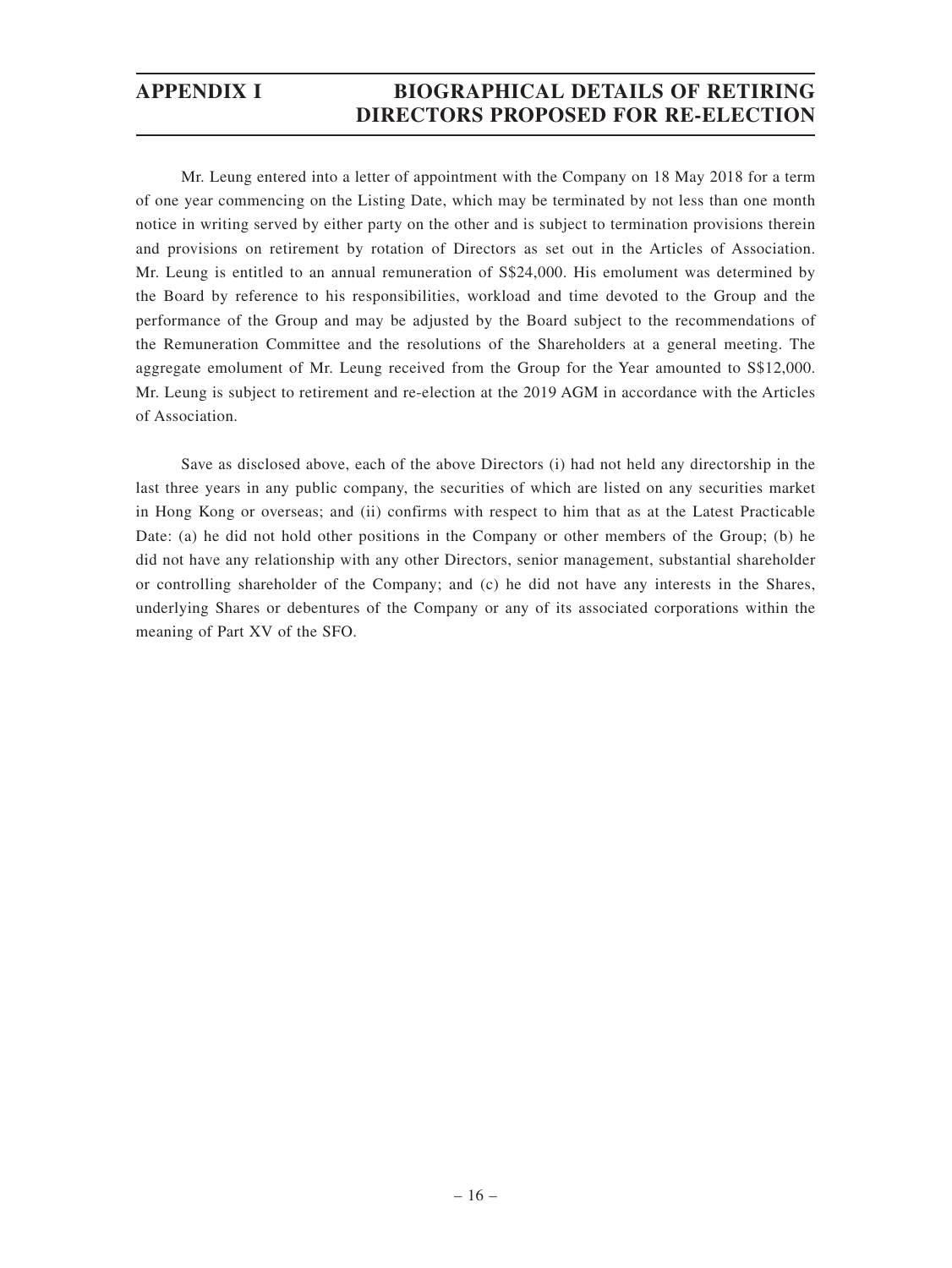This appendix serves as an explanatory statement as required by Rule 13.08 of the GEM Listing Rules to be given to all Sharholders relating to the resolution to be proposed at the 2019 AGM granting the Repurchase Mandate.

The GEM Listing Rules permit companies whose primary listing is on GEM to repurchase their fully-paid shares on GEM subject to certain restrictions, the most important of which are summarised below:

#### **1. SHAREHOLDERS' APPROVAL**

All proposed repurchase of shares on the Stock Exchange by the Company must be approved in advance by the Shareholders by an ordinary resolution of the Company, either by way of a general mandate or by a specific approval to the Directors.

#### **2. REPURCHASE OF SECURITIES FROM CORE CONNECTED PERSONS**

Under the GEM Listing Rules, the Company is prohibited from knowingly purchasing Shares on the Stock Exchange from a core connected person.

As at the Latest Practicable Date, to the best knowledge of the Directors having made all reasonable enquiries, no core connected person of the Company has notified the Company that he/ she/it has a present intention to sell any Shares to the Company or has undertaken not to sell any of the Shares held by him/her/it to the Company in the event that the Repurchase Mandate is approved by the Shareholders.

### **3. SHARE CAPITAL**

As at the Latest Practicable Date, the issued share capital of the Company comprised 520,000,000 Shares. Subject to the passing of the proposed ordinary resolution approving the grant of the Repurchase Mandate and assuming that no further Shares will be issued and no Shares will be repurchased and cancelled after the Latest Practicable Date and up to the date of passing such resolution at the 2019 AGM, the Directors would be authorized to repurchase up to a maximum of 52,000,000 Shares, representing 10% of the total number of Shares in issue as at the date of passing the relevant resolution. The Repurchase Mandate will continue to be in force until (i) the conclusion of the next AGM; (ii) the expiration of the period within which the next AGM is required to be held by the Articles of Association or any applicable laws of the Cayman Islands; or (iii) the date on which such authority is revoked or varied or renewed by an ordinary resolution of the Shareholders in a general meeting of the Company, whichever occurs first.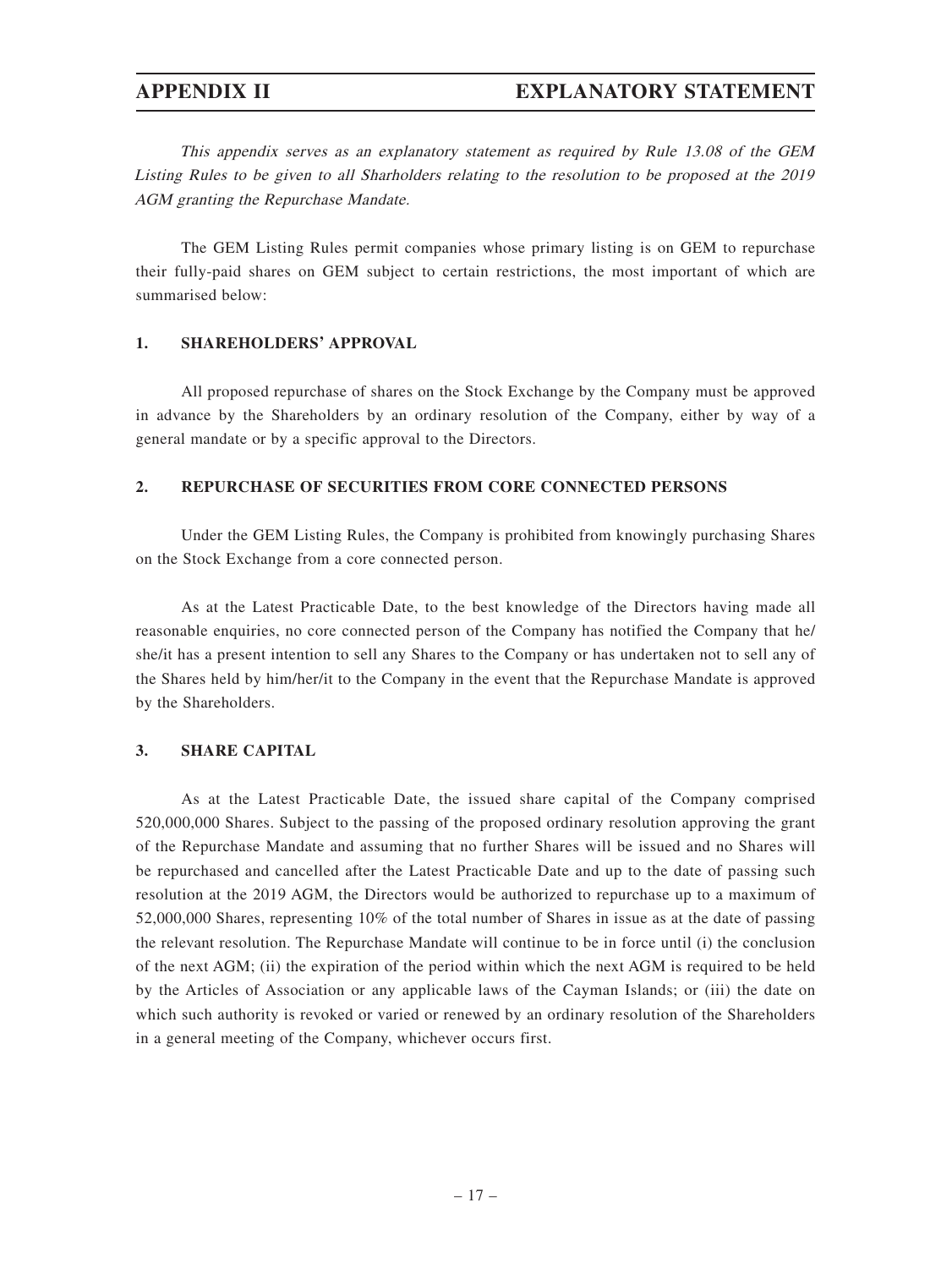#### **4. REASONS FOR REPURCHASES**

The Directors have no present intention to repurchase any Shares but consider that the Repurchase Mandate is in the interests of the Company and the Shareholders as a whole. An exercise of the Repurchase Mandate may, depending on the market conditions and funding arrangements at the time, lead to an enhancement of the net assets value per share and/or earnings per share and will only be made when the Directors believe that a repurchase will benefit the Company and the Shareholders as a whole.

#### **5. FUNDING OF REPURCHASES**

Pursuant to the Repurchase Mandate, repurchases would be funded entirely from the Company's funds legally available in accordance with the laws of the Cayman Islands and the Articles of Association for such purpose.

#### **6. IMPACT ON WORKING CAPITAL OR GEARING POSITION**

An exercise of the Repurchase Mandate in full may have a material adverse impact on the working capital or gearing position of the Company when compared with that as at 31 December 2018, being the date of its latest published audited consolidated financial statements. The Directors do not propose to exercise the Repurchase Mandate to such extent as would, in the circumstances, have a material adverse impact on the working capital or gearing position of the Company, which in the opinion of the Directors is from time to time appropriate for the Company.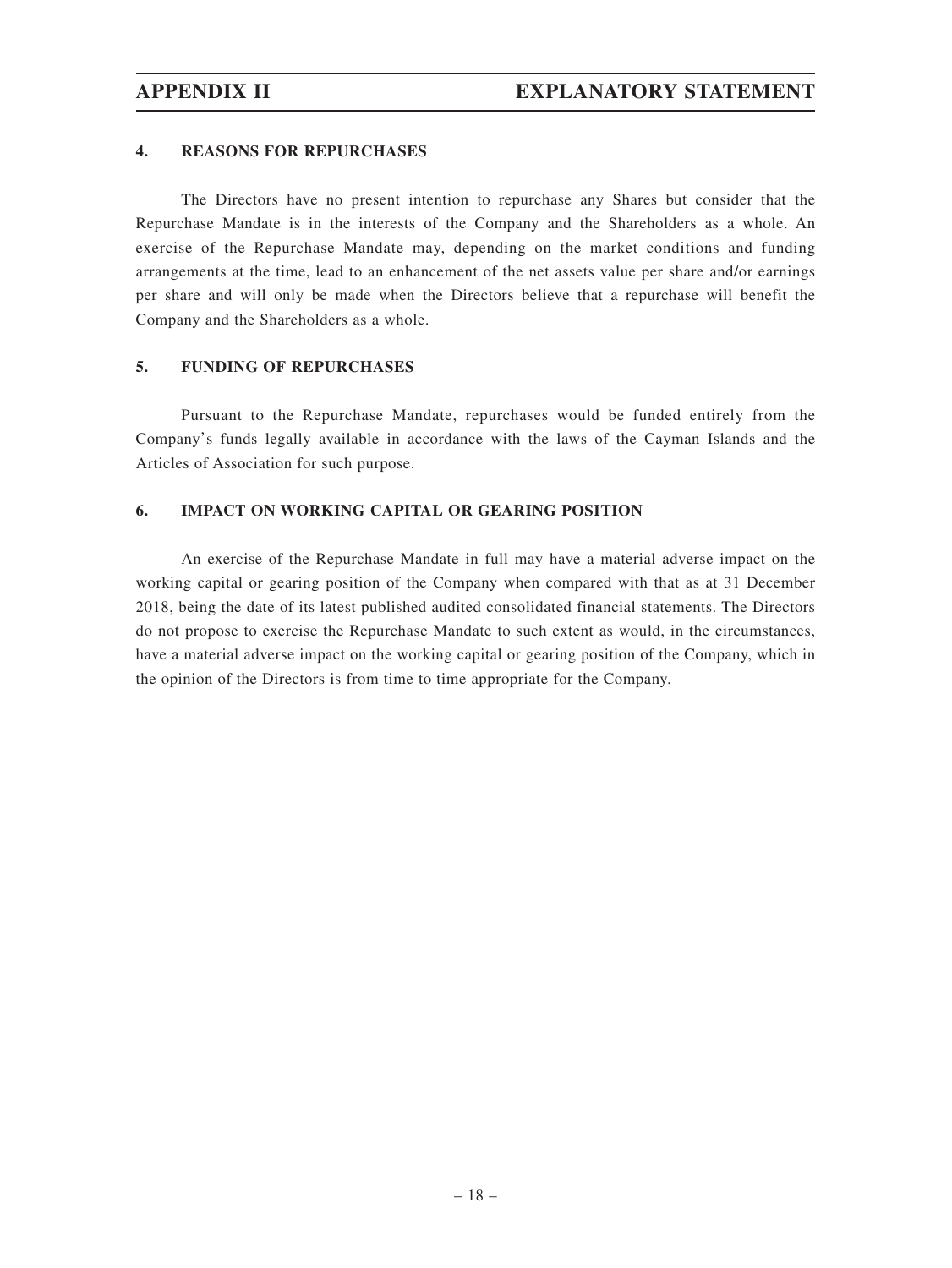### **7. SHARE PRICES**

The highest and lowest market prices at which the Shares had been traded on GEM since the Listing Date and up to the Latest Practicable Date were as follows:

|                                                     | <b>Traded Price Per Share</b> |        |
|-----------------------------------------------------|-------------------------------|--------|
| Month                                               | <b>Highest</b>                | Lowest |
|                                                     | HK\$                          | HK\$   |
| 2018                                                |                               |        |
| June (since the Listing Date)                       | 0.79                          | 0.60   |
| July                                                | 0.71                          | 0.57   |
| August                                              | 0.60                          | 0.53   |
| September                                           | 0.52                          | 0.45   |
| October                                             | 0.49                          | 0.45   |
| November                                            | 0.54                          | 0.47   |
| December                                            | 0.77                          | 0.49   |
| 2019                                                |                               |        |
| January                                             | 0.77                          | 0.69   |
| February                                            | 0.75                          | 0.55   |
| March (up to and including Latest Practicable Date) | 0.74                          | 0.56   |

### **8. DIRECTORS AND THEIR CLOSE ASSOCIATES**

None of the Directors or, to the best of their knowledge having made all reasonable enquiries, their respective close associates, has any present intention to sell to the Company or any member of the Group any of the Shares if the Repurchase Mandate is approved at the 2019 AGM.

### **9. UNDERTAKING OF THE DIRECTORS**

The Directors have undertaken to the Stock Exchange that so far as the same may be applicable, they will exercise the powers of the Company to make repurchases pursuant to the Repurchase Mandate in accordance with the GEM Listing Rules and the applicable laws of the Cayman Islands.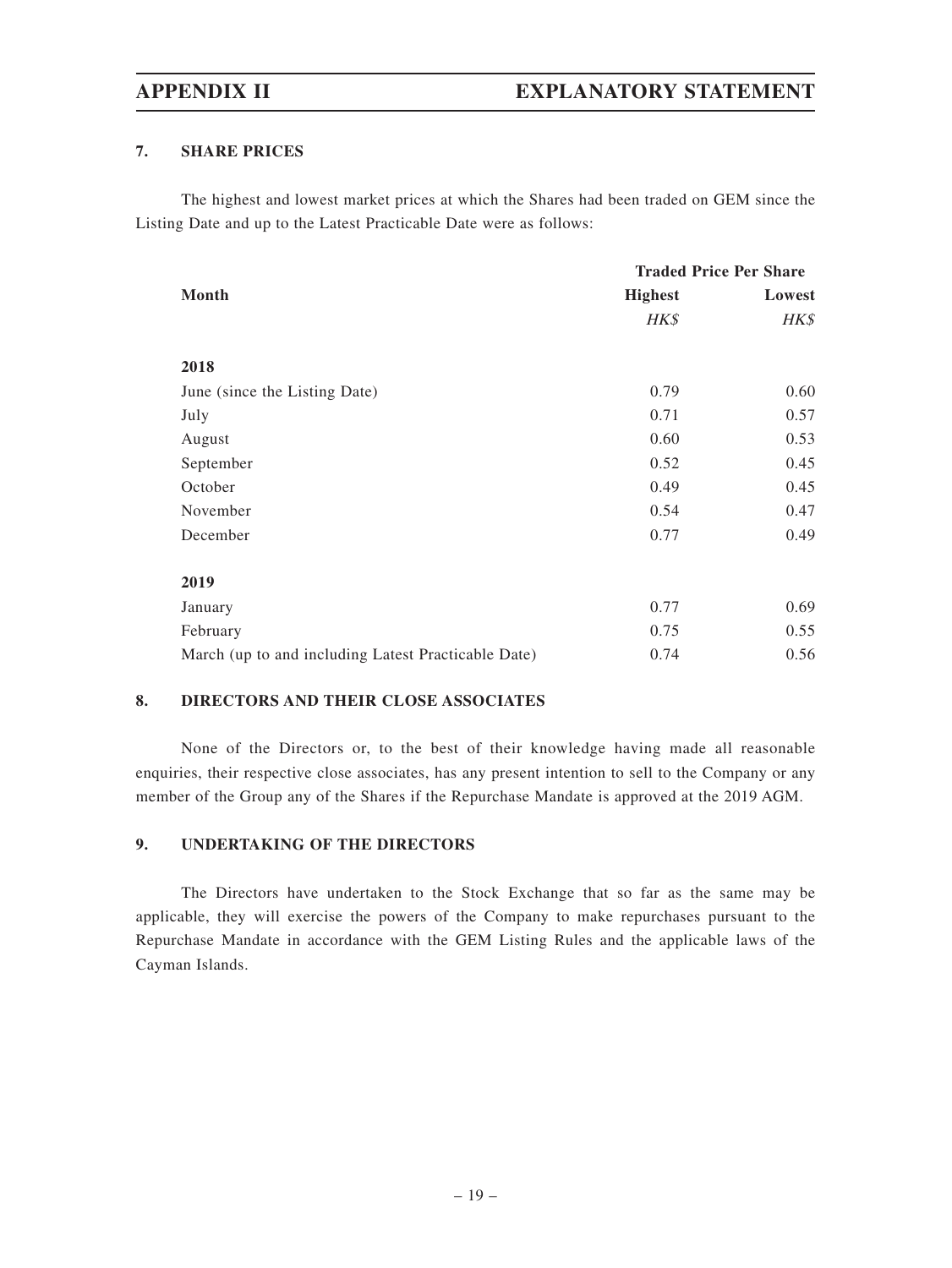#### **10. EFFECT OF THE TAKEOVERS CODE**

If a Shareholder's proportionate interest in the voting rights of the Company increases as a result of the Company exercising its powers to repurchase Shares pursuant to the Repurchase Mandate, such an increase will be treated as an acquisition for the purpose of the Takeovers Code. As a result, a Shareholder, or a group of Shareholders acting in concert (as defined in the Takeovers Code), could obtain or consolidate control of the Company and become obliged to make a mandatory offer in accordance with Rule 26 of the Takeovers Code.

To the best knowledge and belief of the Directors, as at the Latest Practicable Date, Cher Sen Holdings was beneficially interested in 390,000,000 Shares, representing 75% of the total number of issued Shares. Cher Sen Holdings is wholly-owned by Dr. Alan Tan, the Chairman and an Executive Director. Accordingly, under the SFO, Dr. Alan Tan is deemed to be interested in 390,000,000 Shares held by Cher Sen Holdings, representing 75% of the total number of Shares in issue. In the event that the Directors exercise in full the Repurchase Mandate, the proportionate deemed shareholding interests in the Company of each of Dr. Alan Tan and Cher Sen Holdings would be increased to approximately 83.33% of the total number of Shares in issue and such increase will not give rise to any obligation to make a mandatory offer under Rule 26 of the Takeovers Code. Save as aforesaid, the Directors are not aware of any consequence which may arise under the Takeovers Code as a result of any repurchase of Shares under the Repurchase Mandate.

Assuming that there is no further issue of Shares between the Latest Practicable Date and the date of a repurchase, an exercise of the Repurchase Mandate in whole or in a certain part will result in the total amount of Shares in issue in the public hands falling below the prescribed minimum percentage of 25%. As required by the GEM Listing Rules, a listed issuer must maintain the said munition public float. The Directors confirm that the Repurchase Mandate will not be exercised to the extent as may result in the amount of the Shares held by the public being reduced to less than 25% of the total number of Shares in issue.

#### **11. SHARES REPURCHASE MADE BY THE COMPANY**

No repurchases of Shares have been made by the Company (whether on the Stock Exchange or otherwise) since the Listing Date up to the Latest Practicable Date.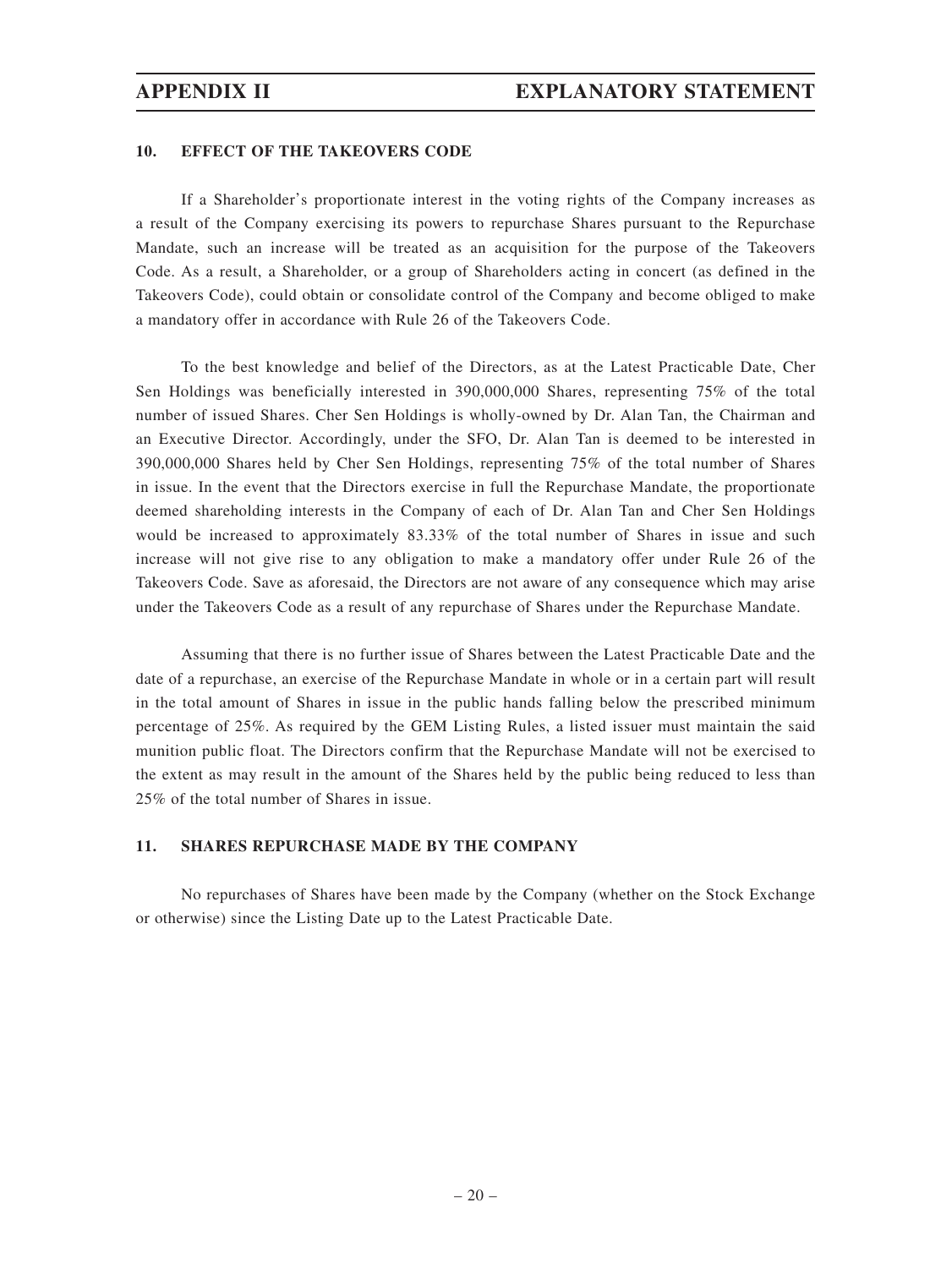# **RepublicHealthcare Republic Healthcare Limited**

(Incorporated in the Cayman Islands with limited liability) **(Stock Code: 8357)**

## **NOTICE OF ANNUAL GENERAL MEETING**

**NOTICE IS HEREBY GIVEN THAT** the annual general meeting of Republic Healthcare Limited (the "**Company**" and the "**AGM**", respectively) will be held at Carlton City Hotel, 1 Gopeng Street, Singapore 078862 on Thursday, 27 June 2019 at 10:00 a.m. (or the adjournment thereof) for the following purposes:

### **AS ORDINARY BUSINESSES**

- 1. To consider and receive the audited consolidated financial statements of the Company and its subsidiaries and the reports of the directors and independent auditor of the Company for the year ended 31 December 2018;
- 2. (a) To re-elect Dr. Tan Cher Sen Alan as an executive director of the Company;
	- (b) To re-elect Mr. Toh Han Boon as an executive director of the Company;
	- (c) To re-elect Mr. Xu Xue as an executive director of the Company;
	- (d) To re-elect Mr. Leung Ho San Jason as an independent non-executive director of the Company; and
- 3. To authorise the board of directors of the Company to fix the remuneration of the directors of the Company for the year ending 31 December 2019;
- 4. To re-appoint PricewaterhouseCoopers as the independent auditor of the Company and authorise the board of directors of the Company to fix its remuneration;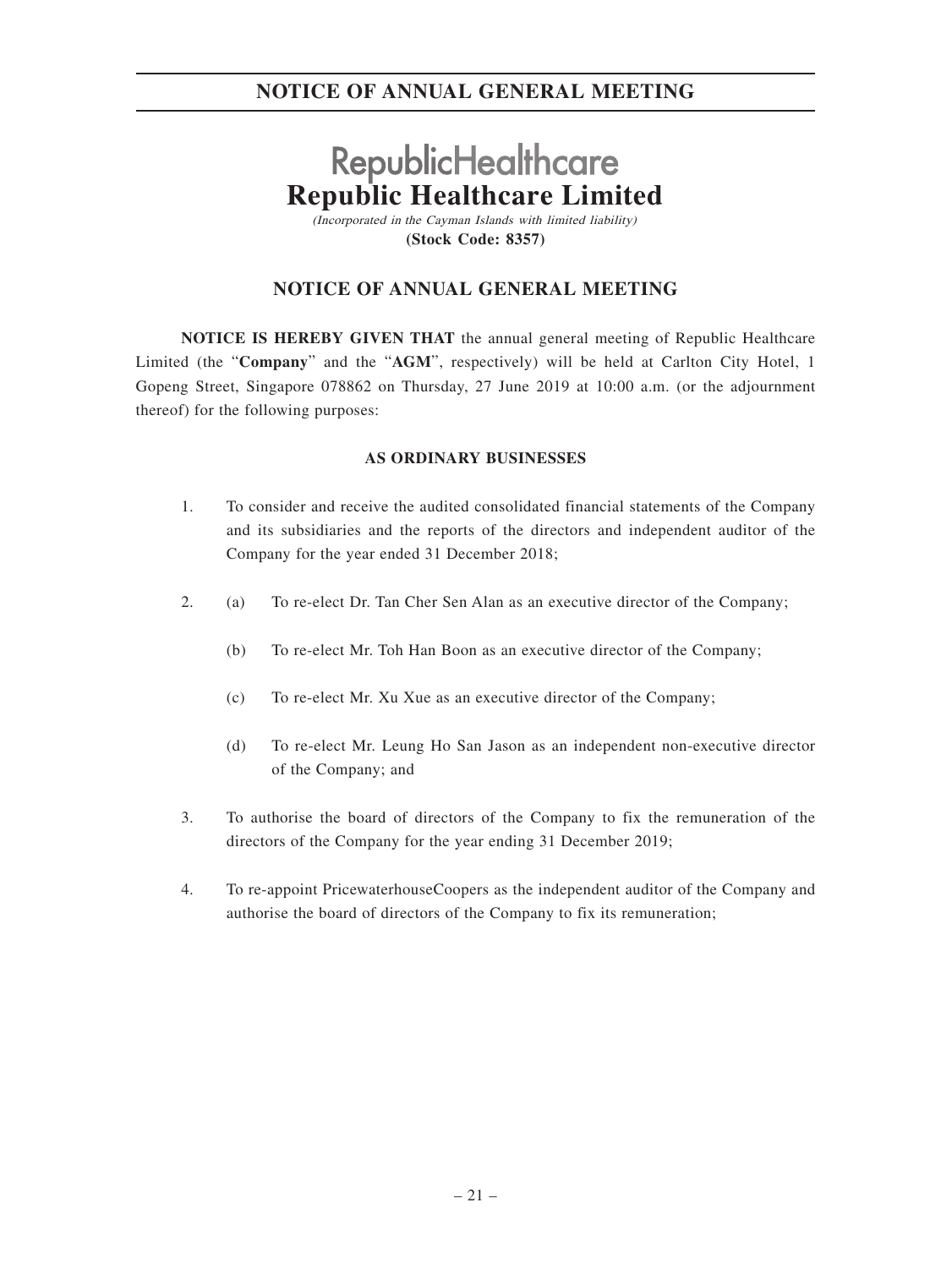5. To consider and, if thought fit, pass with or without amendments the following resolution as an ordinary resolution:

#### "**THAT**:

- (a) subject to paragraph (c) of this Resolution below and pursuant to the Rules Governing the Listing of Securities on GEM of The Stock Exchange of Hong Kong Limited, the exercise by the directors of the Company (the "**Directors**") during the Relevant Period (as defined below) of all the powers of the Company to allot, issue and deal with additional shares in the capital of the Company (the "**Shares**") or securities convertible into or exchangeable for Shares, or options, for similar rights to subscribe for any Shares and to make or grant offers, agreements and options which might require the exercise of such powers, be and is hereby generally and unconditionally approved;
- (b) the approval in paragraph (a) of this Resolution above shall be in addition to any other authorisation given to the Directors and shall authorise the Directors during the Relevant Period to make or grant offers, agreements and options which might require the exercise of such powers after the end of the Relevant Period;
- (c) the total number of the Shares allotted or agreed conditionally or unconditionally to be allotted, issued or dealt with (whether pursuant to an option or otherwise) by the Directors pursuant to the approval in paragraph (a) of this Resolution above, otherwise than pursuant to (i) a Rights Issue (as defined below); or (ii) the exercise of any options granted under the share option scheme of the Company; or (iii) any issue of Shares in lieu of the whole or part of a dividend on Shares in accordance with the articles of association of the Company (the "**Articles of Association**") in force from time to time, shall not exceed 20% of the total number of Shares in issue as at the date of the passing of this Resolution and such approval shall be limited accordingly; and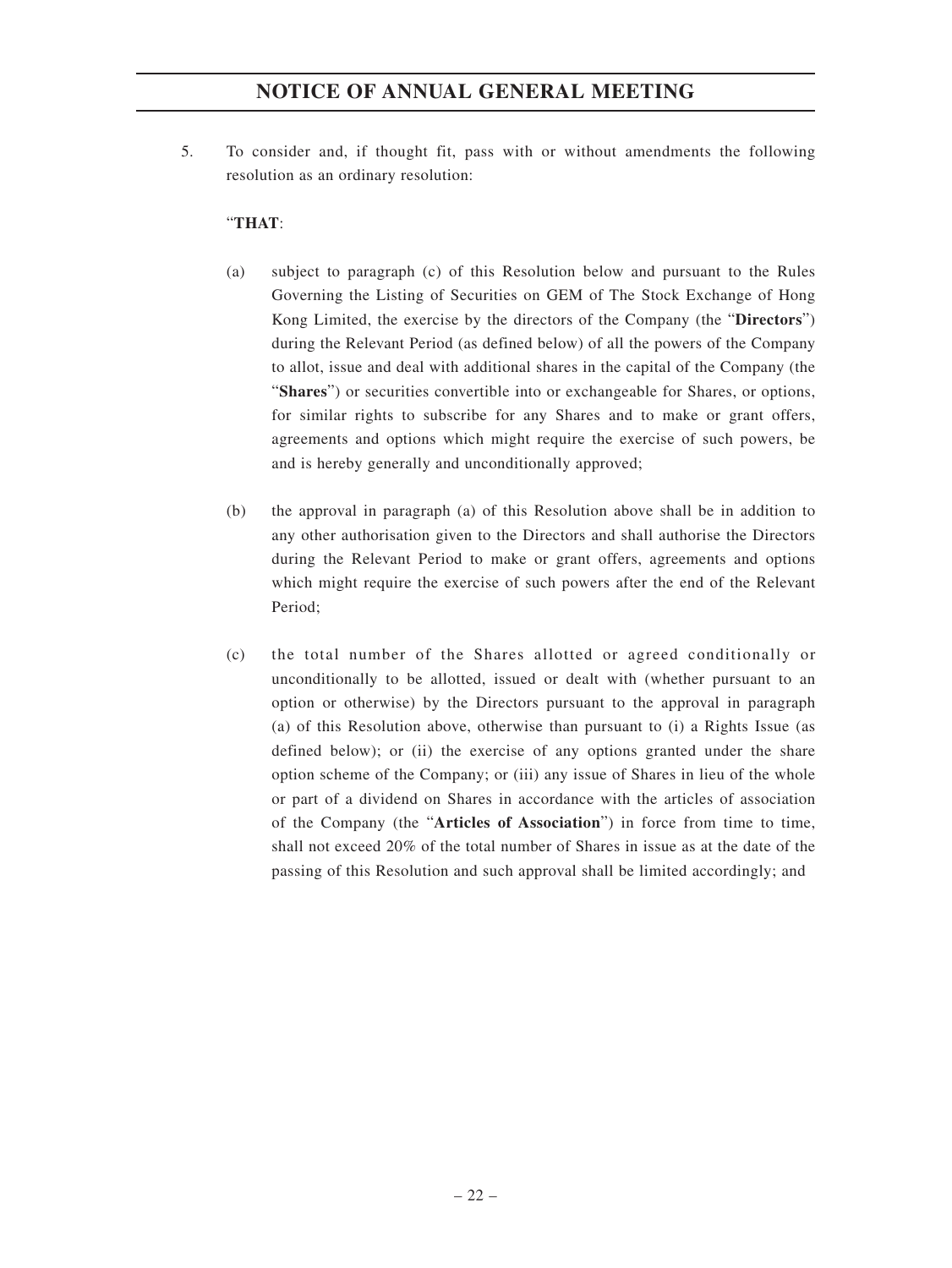(d) for the purposes of this Resolution:

"**Relevant Period**" means the period from the date of the passing of this Resolution until whichever is the earliest of:

- (i) the conclusion of the next annual general meeting of the Company;
- (ii) the expiration of the period within which the next annual general meeting of the Company is required to be held by the Articles of Association, the Companies Law, Cap. 22 (Law 3 of 1961, as consolidated or revised from time to time) of the Cayman Islands or any other applicable laws; and
- (iii) the date on which the authority set out in this Resolution is revoked and varied by way of an ordinary resolution by the shareholders of the Company in a general meeting;

"**Rights Issue**" means an offer of Shares, or offer or issue of options or other similar instruments giving the rights to subscribe for Shares open for a period fixed by the Directors to holders of Shares on the register on a fixed record date in proportion to their then holdings of Shares (subject to such exclusion or other arrangements as the Directors may deem necessary or expedient in relation to fractional entitlements, or having regard to any restrictions or obligations under the laws of, or the requirements of, or the expense or delay which may be involved in determining the existence or extent of any restrictions or obligations under the laws of, or the requirements of, any jurisdiction applicable to the Company or any recognised regulatory body or any stock exchange applicable to the Company)."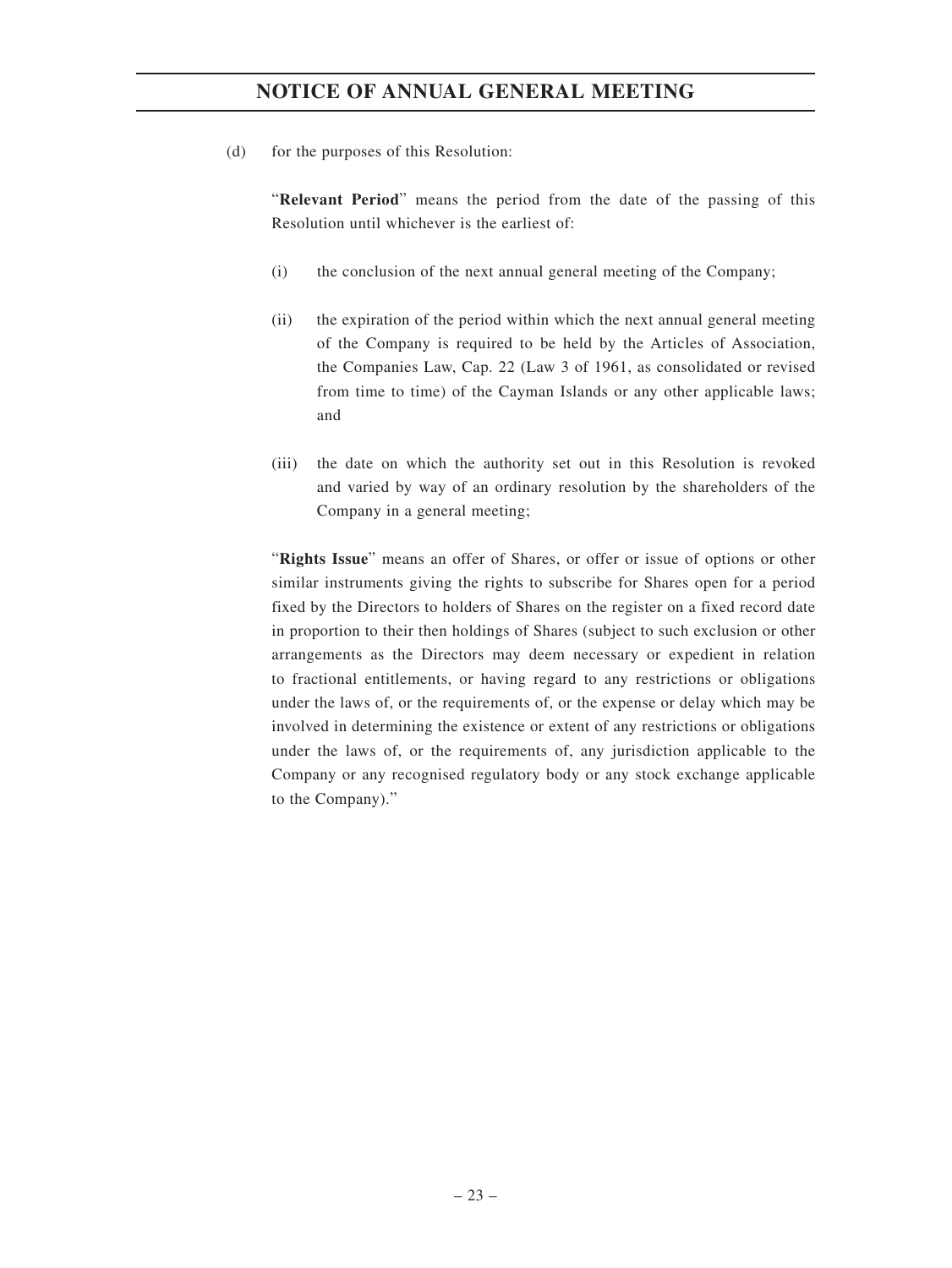6. To consider and, if thought fit, pass with or without amendments the following resolution as an ordinary resolution:

### "**THAT**:

- (a) subject to paragraph (b) of this Resolution below, the exercise by the directors of the Company during the Relevant Period (as defined below) of all the powers of the Company to repurchase the shares of the Company (the "**Shares**") in issue on The Stock Exchange of Hong Kong Limited (the "**Stock Exchange**") or any other stock exchange on which the Shares may be listed and recognised by the Securities and Futures Commission of Hong Kong (the "**Commission**") and the Stock Exchange for this purpose, subject to and in accordance with the Companies Law, Cap. 22 (Law 3 of 1961, as consolidated or revised from time to time) of the Cayman Islands or any other applicable laws, the Code on Share Buy-backs approved by the Commission and the requirements of the Rules Governing the Listing of Securities on GEM of the Stock Exchange, be and is hereby generally and unconditionally approved;
- (b) the total number of the Shares which may be repurchased by the Company pursuant to the approval in paragraph (a) of this Resolution above during the Relevant Period (as defined below) shall not exceed 10% of the total number of Shares in issue as at the date of the passing of this Resolution and the authority pursuant to paragraph (a) of this Resolution above shall be limited accordingly; and
- (c) for the purposes of this Resolution:

"**Relevant Period**" means the period from the date of the passing of this Resolution until whichever is the earliest of:

- (i) the conclusion of the next annual general meeting of the Company;
- (ii) the expiration of the period within which the next annual general meeting of the Company is required to be held by the articles of association of the Company, the Companies Law, Cap. 22 (Law 3 of 1961, as consolidated or revised from time to time) of the Cayman Islands or any other applicable laws; and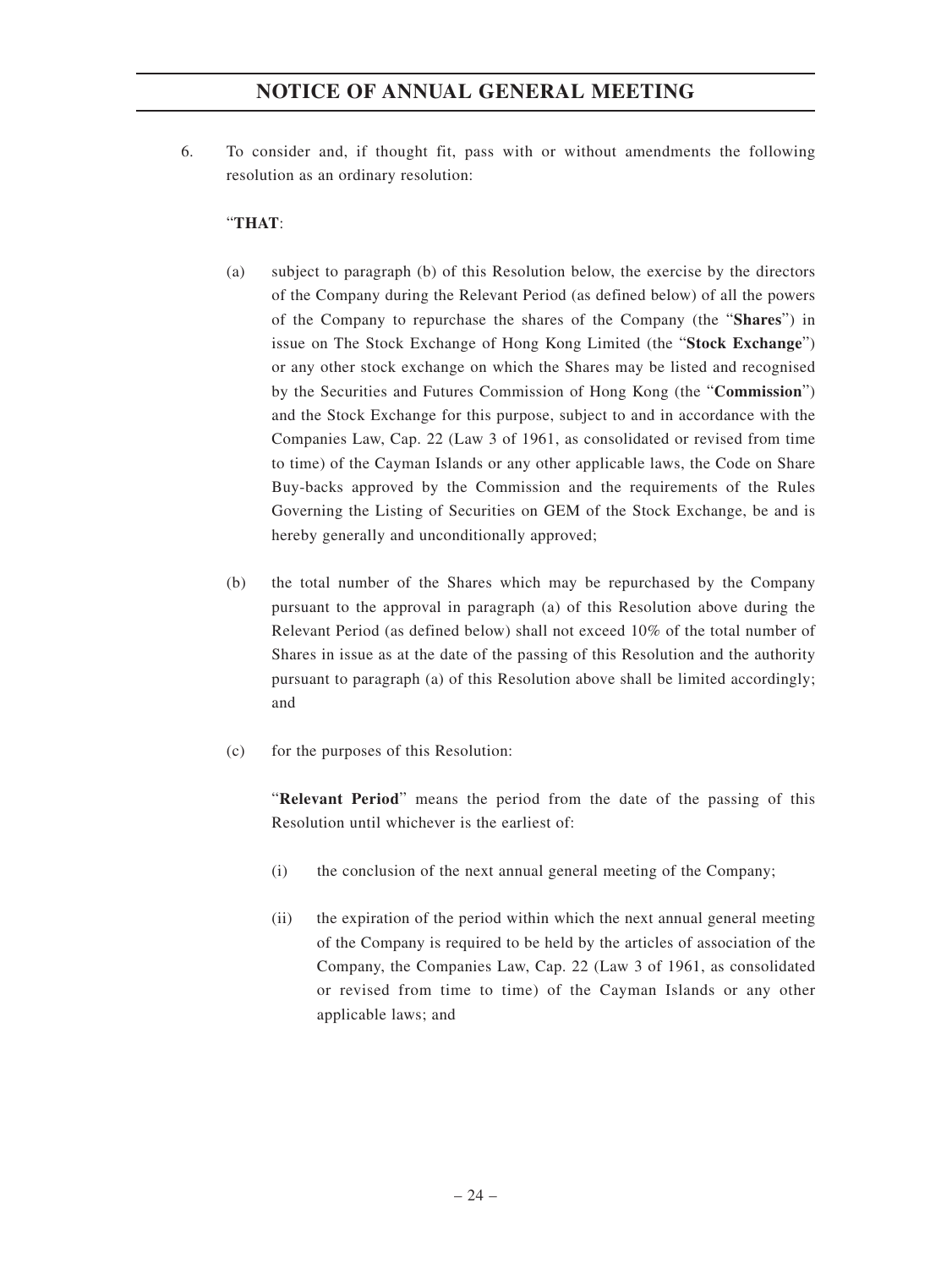- (iii) the date on which the authority set out in this Resolution is revoked and varied by way of an ordinary resolution by the shareholders of the Company in a general meeting."
- 7. To consider and, if thought fit, pass with or without amendments the following resolution as an ordinary resolution:

"**THAT** conditional upon Resolutions numbered 5 and 6 set out in the notice convening this annual general meeting (the "**Notice**") being passed, the general and unconditional mandate granted to the directors of the Company pursuant to Resolution numbered 5 set out in the Notice be and is hereby extended by the addition thereto of an amount representing the total number of the shares in the capital of the Company (the "**Shares**") repurchased under the authority granted pursuant to Resolution numbered 6 set out in the Notice, provided that such amount shall not exceed 10% of the total number of Shares in issue as at the date of passing this Resolution."

> By order of the Board **Republic Healthcare Limited Tan Cher Sen Alan** Chairman and Executive Director

Singapore, 29 March 2019

Registered Office: Cricket Square Hutchins Drive P.O. Box 2681 Grand Cayman KY1-1111 Cayman Islands

Headquarters and Principal Place of Business in Singapore: 101 Cecil Street #17-12 Tong Eng Building Singapore 069533

Principal Place of Business in Hong Kong: Room 5705, 57th Floor The Center 99 Queen's Road Central Hong Kong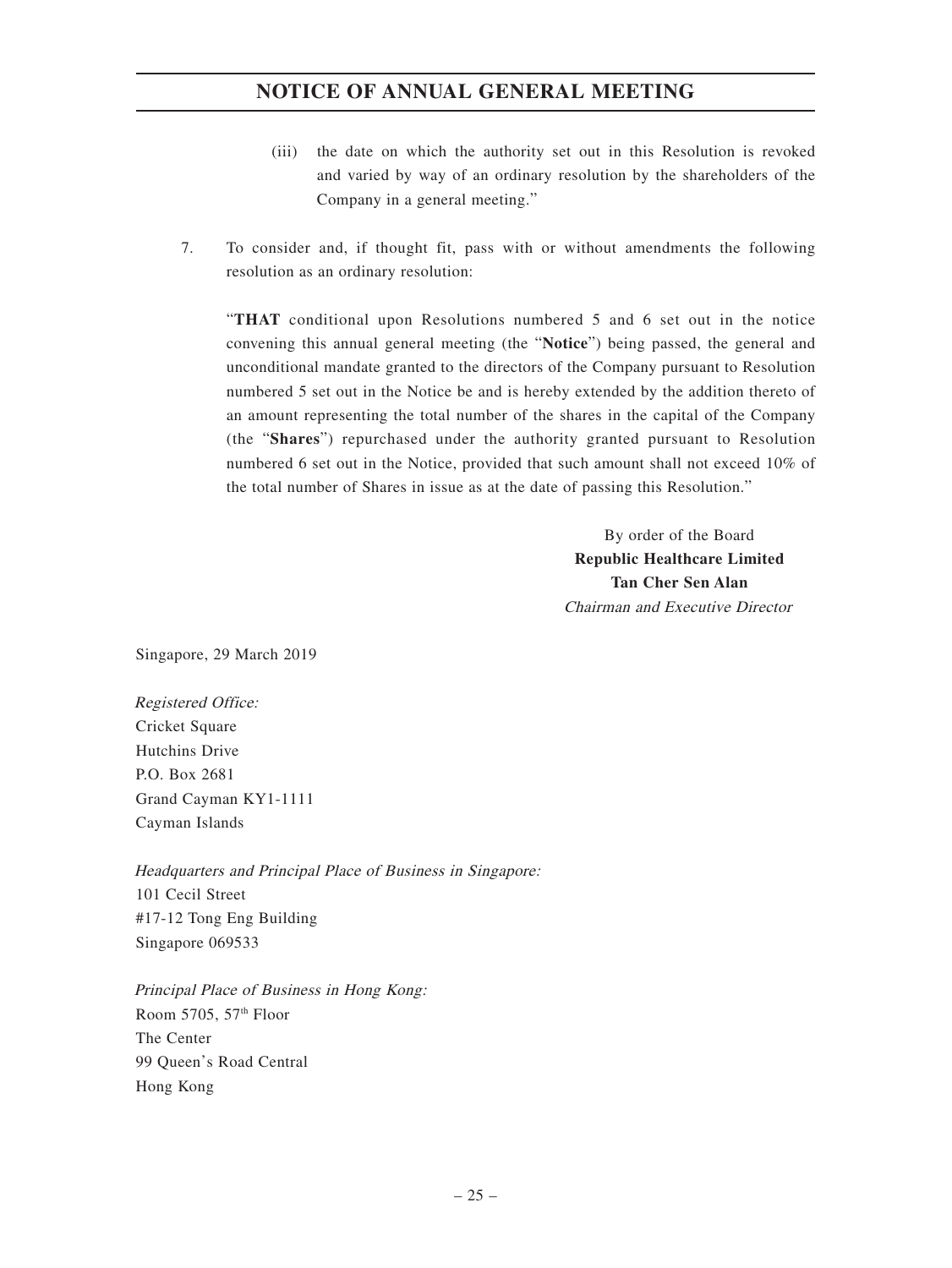Notes:

- 1. Any member of the Company (the "**Member**") entitled to attend and vote at the AGM or its adjourned meeting (as the case may be) is entitled to appoint one (or, if he/she/it holds two or more Shares, more than one) proxy to attend and vote instead of him/her/it. A proxy needs not be a Member but must be present in person at the AGM to represent the Member. If more than one proxy is so appointed, the appointment shall specify the number of Shares in respect of which such proxy is so appointed.
- 2. Completion and return of the form of proxy will not preclude a Member from attending and voting in person at the AGM if he/she/it so wishes. In the event of a Member who has lodged a form of proxy attending the AGM in person, the form of proxy will be deemed to have been revoked.
- 3. In order to be valid, the duly completed and signed form of proxy must be deposited together with a power of attorney or other authority, if any, under which it is signed or a notarially certified copy of such power or authority, at the office of the Company's branch share registrar and transfer office in Hong Kong, Boardroom Share Registrars (HK) Limited at Room 2103B, 21/F., 148 Electric Road, North Point, Hong Kong as soon as possible but in any event, not later than 48 hours before the time appointed for holding the AGM or its adjournment (as the case may be).
- 4. For determining the entitlement of the Members to attend and vote at the AGM, the register of members of the Company ("**Register of Members**") will be closed from Monday, 24 June 2019 to Thursday, 27 June 2019 (both days inclusive), during which period no transfer of Shares will be effected. To qualify for attending and voting at the AGM, non-registered Members must lodge all transfer documents, accompanied by the relevant share certificates with the Company's branch share registrar and transfer office in Hong Kong, Boardroom Share Registrars (HK) Limited at Room 2103B, 21/F., 148 Electric Road, North Point, Hong Kong for registration no later than 4:30 p.m. on Friday, 21 June 2019.
- 5. In relation to the proposed resolutions numbered 2(a) to (d) above, Dr. Tan Cher Sen Alan, Mr. Toh Han Boon, Mr. Xu Xue and Mr. Leung Ho San Jason will retire as Directors at the AGM and, being eligible, offer themselves for re-election. Details of the above Directors are set out in Appendix I to the Company's circular dated 29 March 2019 (the "**Circular**").
- 6. In relation to the proposed resolution numbered 4 above, the board of Directors (the "**Board**") concurs with the views of the audit committee of the Board and has recommended that PricewaterhouseCoopers be re-appointed as the independent auditor of the Company.
- 7. In relation to the proposed resolution numbered 5 above, approval is being sought from the Members for the grant to the Directors of a general and unconditional mandate to authorise the allotment and issue of Shares under the Rules Governing the Listing of Securities on GEM of the Stock Exchange (the "**GEM Listing Rules**"). The Directors have no immediate plans to issue any new Shares.